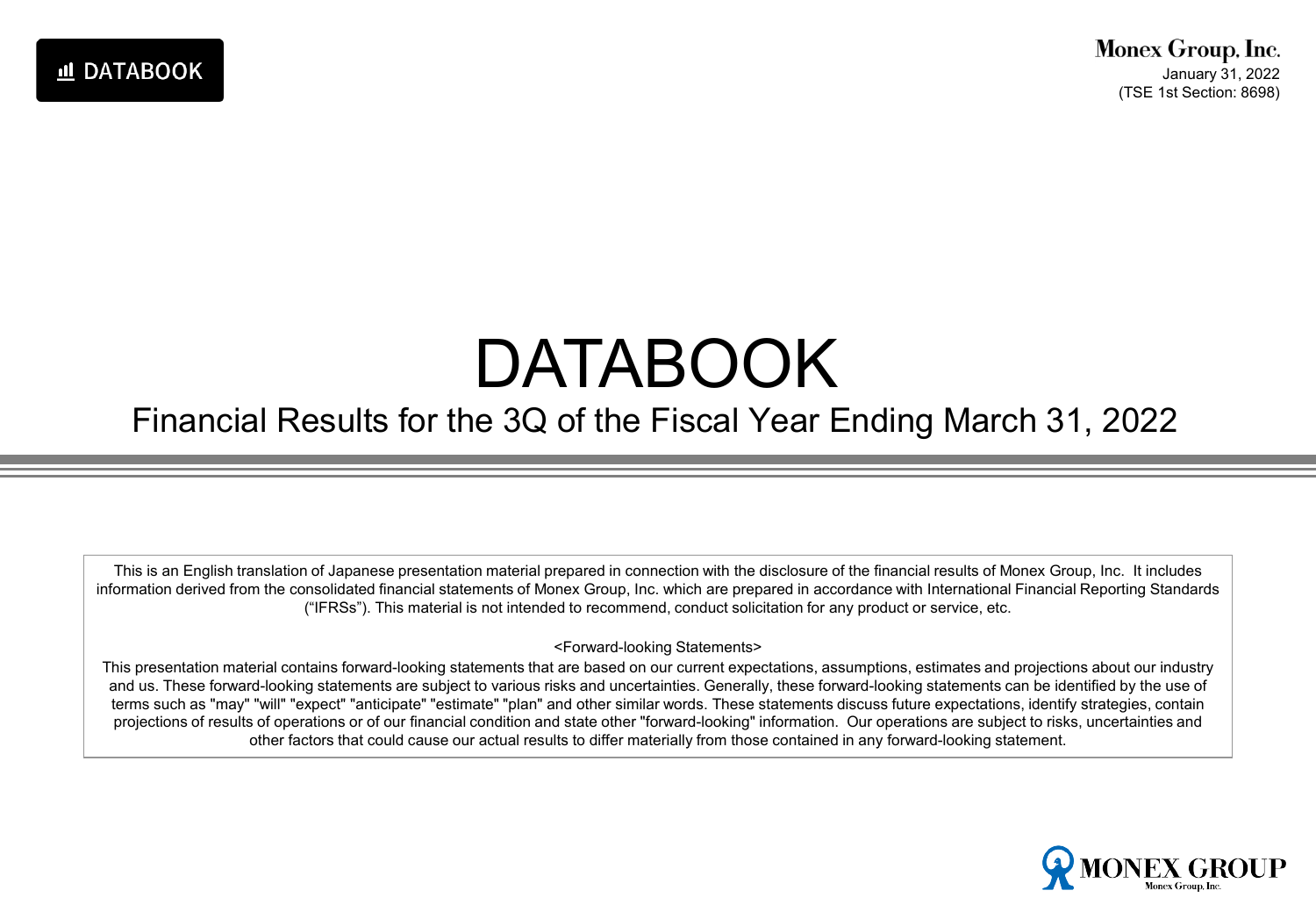

[Data Book]

Table of Contents p.1

- 
- 2. Financial Data

1. Market & Transaction Data b. 2 - p.6<br>2. Financial Data bata b. 7 - p.23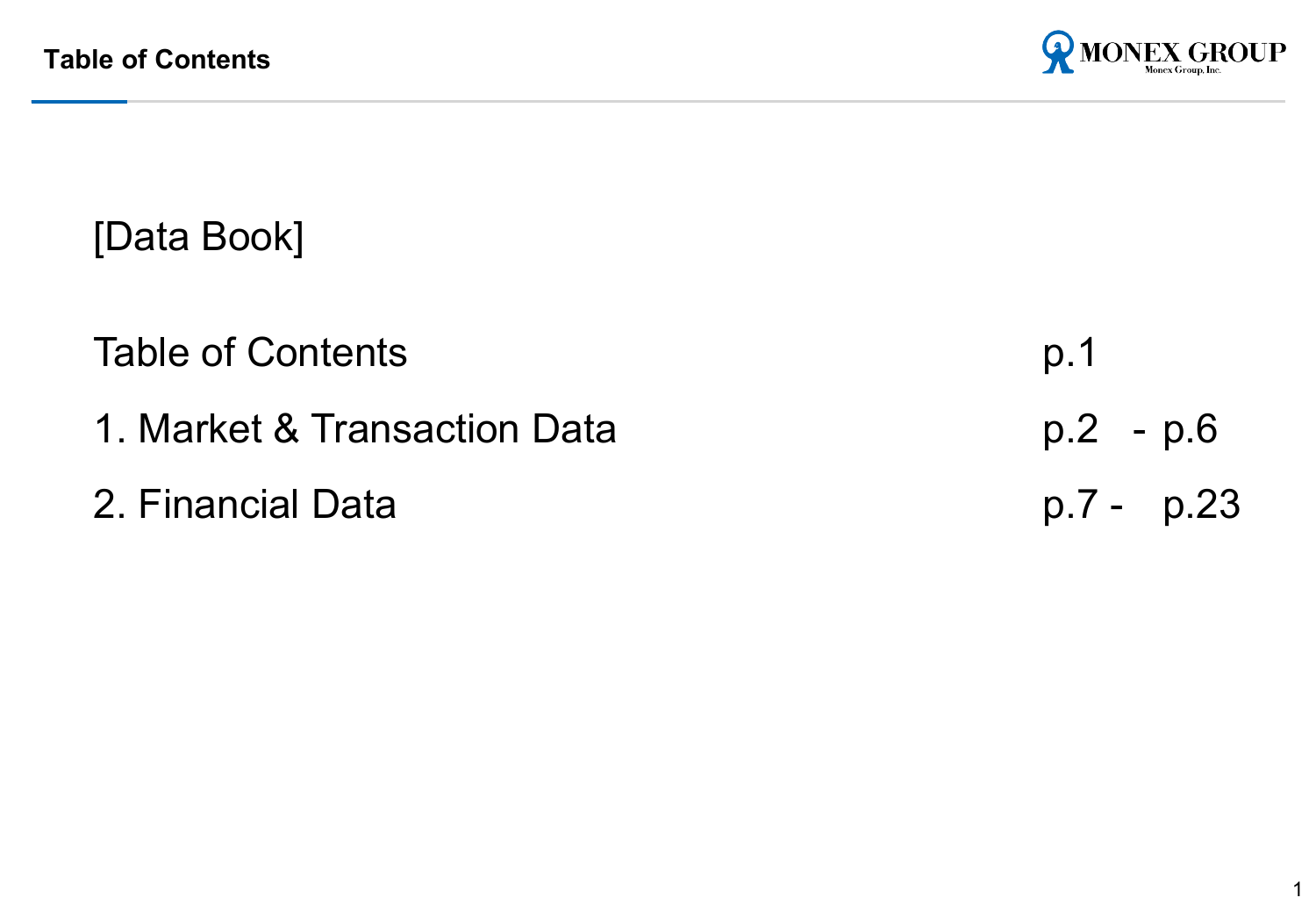

## 1. Market & Transaction Data

2. Financial Data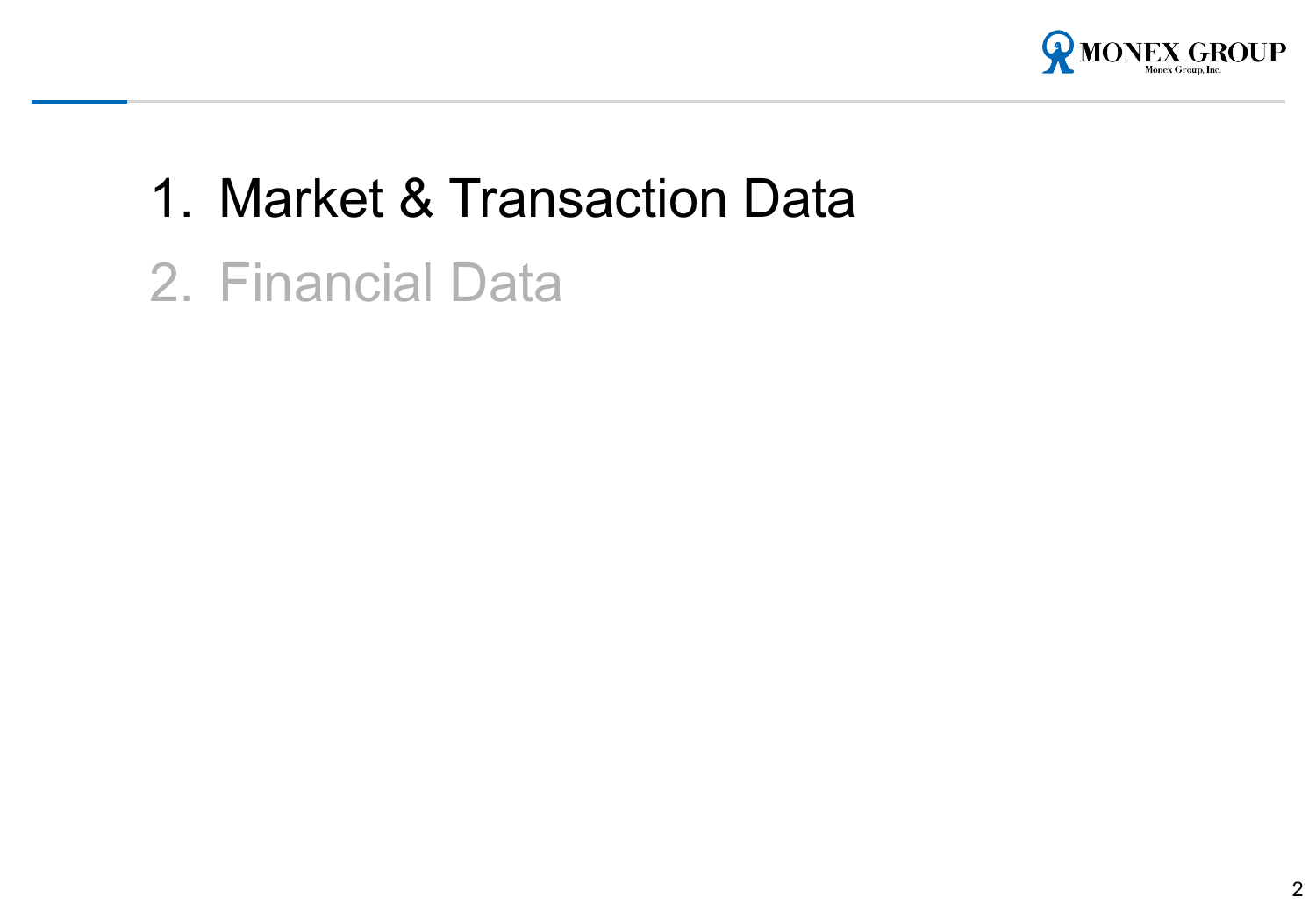

|                                                 |           | <b>FYE Mar. 2020</b> |           | <b>FYE Mar. 2021</b> |           |           |           | <b>FYE Mar. 2022</b> |           |
|-------------------------------------------------|-----------|----------------------|-----------|----------------------|-----------|-----------|-----------|----------------------|-----------|
|                                                 | 3Q End    | 4Q End               | 1Q End    | 20 End               | 3Q End    | 4Q End    | 10 End    | 20 End               | 3Q End    |
| Customers' Assets in Custody (JPY million) (*1) |           |                      |           |                      |           |           |           |                      |           |
| Equities                                        | 2,801,527 | 2,342,619            | 2,679,626 | 2,859,324            | 3,034,414 | 3,384,583 | 3,475,018 | 3,540,073            | 3,589,283 |
| <b>Bonds</b>                                    | 57,575    | 56,743               | 62,951    | 62,599               | 63,384    | 63,941    | 66,254    | 64,993               | 71,767    |
| <b>Mutual Funds</b>                             | 1,054,844 | 934,399              | 1,015,857 | 1,072,640            | 1,173,831 | 1,239,691 | 1,269,681 | 1,299,277            | 1,357,702 |
| Others                                          | 407,599   | 417,305              | 438,429   | 395,173              | 429,090   | 443,839   | 434,237   | 463,589              | 439,532   |
| Total                                           | 4,321,546 | 3,751,066            | 4,196,863 | 4,389,735            | 4,700,720 | 5,132,054 | 5,245,190 | 5,367,932            | 5,458,284 |
| Number of accounts (account)                    |           |                      |           |                      |           |           |           |                      |           |
| Total accounts(*2)                              | 1,842,499 | 1,856,376            | 1,872,069 | 1,890,888            | 1,910,776 | 1,937,108 | 1,956,009 | 1,972,642            | 1,985,990 |
| Active accounts (*3)                            | 1,054,619 | 1,061,072            | 1,067,538 | 1,077,049            | 1,088,257 | 1,100,369 | 1,111,579 | 1,119,744            | 1,122,558 |
| Customer distribution (active accounts, %) (*4) |           |                      |           |                      |           |           |           |                      |           |
| Under 30                                        | 19.6      | 19.4                 | 19.2      | 19.2                 | 19.2      | 19.4      | 19.4      | 19.3                 | 19.0      |
| 40s and 50s                                     | 52.5      | 52.4                 | 52.4      | 52.3                 | 52.1      | 51.8      | 51.7      | 51.6                 | 51.6      |
| Over <sub>60</sub>                              | 27.5      | 27.8                 | 28.0      | 28.2                 | 28.3      | 28.4      | 28.5      | 28.7                 | 29.0      |
| Corporation                                     | 0.4       | 0.4                  | 0.4       | 0.4                  | 0.4       | 0.4       | 0.4       | 0.4                  | 0.4       |
| Capital Adequacy Ratio(JPY million)             |           |                      |           |                      |           |           |           |                      |           |
| Non-fixed capital                               | 34,439    | 33,057               | 32,368    | 33,573               | 34,888    | 35,222    | 36,098    | 37,037               | 38,533    |
| Risk asset amount                               | 9,012     | 8,589                | 9,880     | 10,619               | 10,596    | 11,581    | 12,024    | 11,889               | 12,036    |
| Capital adequacy ratio (%)                      | 382.1%    | 384.8%               | 327.6%    | 316.1%               | 329.2%    | 304.1%    | 300.2%    | 311.5%               | 320.1%    |

(\*1) Customers' Assets in custody of Monex Inc. include the balance of foreign stocks and some deposits of other group companies.

(\*2) Total accounts refers to the sum of brokerage accounts and FX-only accounts.

(\*3) Active accounts (including margin accounts and FX accounts) mean the accounts with balance (collateral or margin balance for margin accounts, collateral for FX accounts) or the accounts which have traded more than once (including withdrawal) in the past 1 year.

(\*4) Number of active comprehensive brokerage accounts excludes FX-only accounts.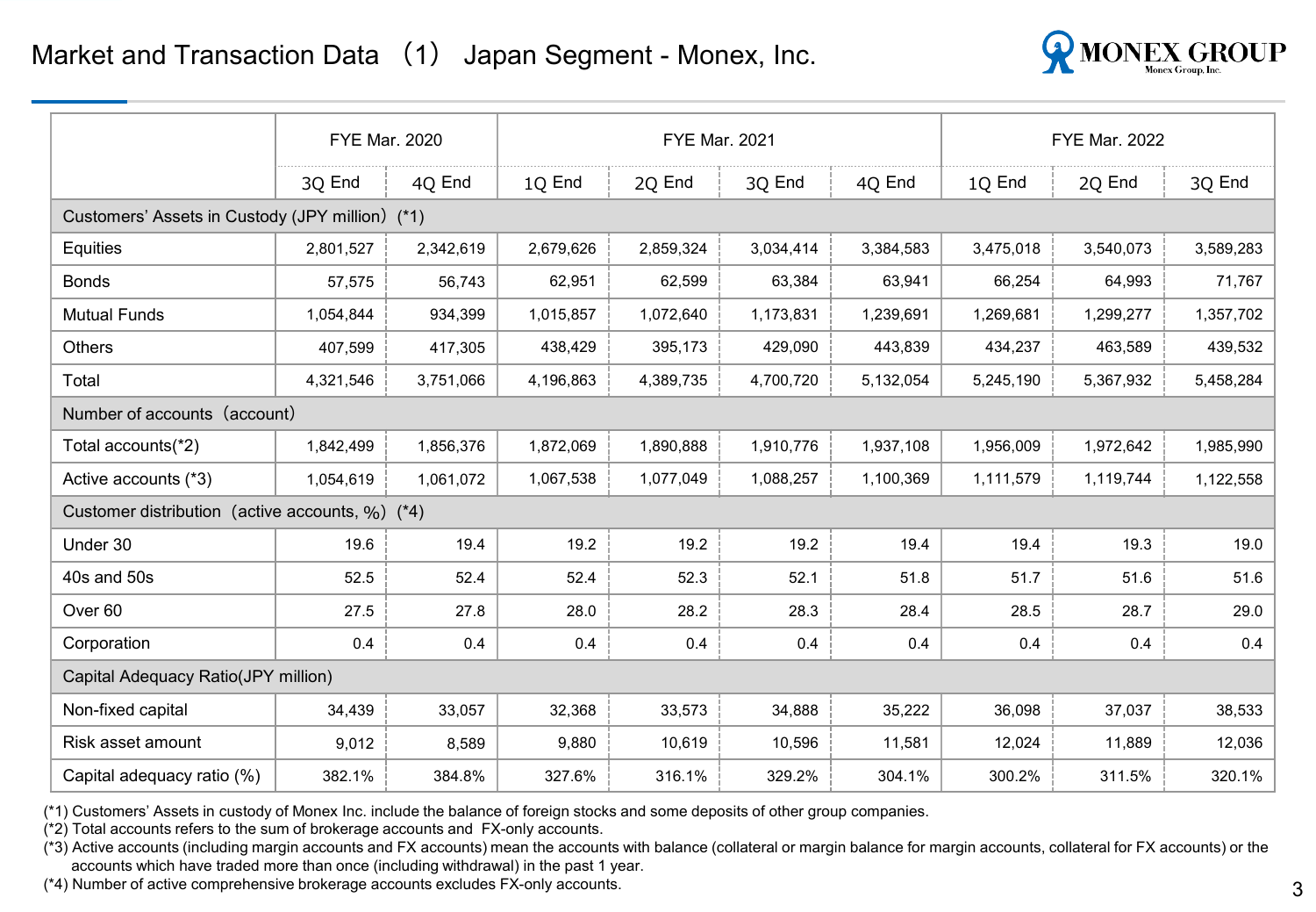

|             |                                                                                                  | <b>FYE Mar. 2020</b> |         |         | <b>FYE Mar. 2021</b> |         |         |         | <b>FYE Mar. 2022</b> |         |
|-------------|--------------------------------------------------------------------------------------------------|----------------------|---------|---------|----------------------|---------|---------|---------|----------------------|---------|
|             |                                                                                                  | 3Q                   | 4Q      | 1Q      | 2Q                   | 3Q      | 4Q      | 1Q      | 2Q                   | 3Q      |
|             | Equities and ETFs, etc                                                                           |                      |         |         |                      |         |         |         |                      |         |
|             | Total trading volume of individual investors of 2<br>Japanese major markets (JPY 100million/day) | 10,182               | 13,539  | 15,010  | 13,304               | 14,072  | 17,482  | 14,443  | 15,733               | 16,141  |
|             | Equity trading share of Monex, Inc. (%)                                                          | 5.37                 | 5.61    | 5.63    | 5.14                 | 5.01    | 5.22    | 4.76    | 4.44                 | 4.52    |
|             | Equity trading value of Monex, Inc.<br>(JPY 100million/day)                                      | 546                  | 760     | 845     | 684                  | 706     | 913     | 688     | 698                  | 729     |
|             | Cash trading value                                                                               | 243                  | 335     | 353     | 293                  | 318     | 417     | 300     | 297                  | 298     |
|             | Margin trading value                                                                             | 303                  | 424     | 491     | 390                  | 386     | 495     | 387     | 400                  | 430     |
|             | Margin balance (end of quarter)<br>(JPY 100million)                                              | 1,608                | 1,268   | 1,690   | 1,719                | 1,739   | 2,076   | 2,161   | 2,126                | 2,086   |
|             | <b>Mutual Funds</b>                                                                              |                      |         |         |                      |         |         |         |                      |         |
|             | Balance (As of the end of the quarter)                                                           | 432,893              | 353,616 | 412,469 | 439,282              | 478,109 | 524,921 | 577,343 | 595,866              | 684,830 |
| U.S. stocks |                                                                                                  |                      |         |         |                      |         |         |         |                      |         |
|             | Brokerage commissions (JPY million)                                                              | 144                  | 343     | 425     | 555                  | 711     | 1,047   | 667     | 648                  | 744     |
| <b>FX</b>   |                                                                                                  |                      |         |         |                      |         |         |         |                      |         |
|             | FX revenue (JPY million) (*)                                                                     | 844                  | 1,185   | 792     | 717                  | 736     | 884     | 747     | 833                  | 898     |
|             | Trading value (JPY 100million)                                                                   | 141,348              | 282,509 | 298,613 | 361,076              | 311,325 | 292,535 | 210,950 | 200,583              | 292,486 |

(\*) FX revenue consists of spot revenue, swap revenue and commission revenue.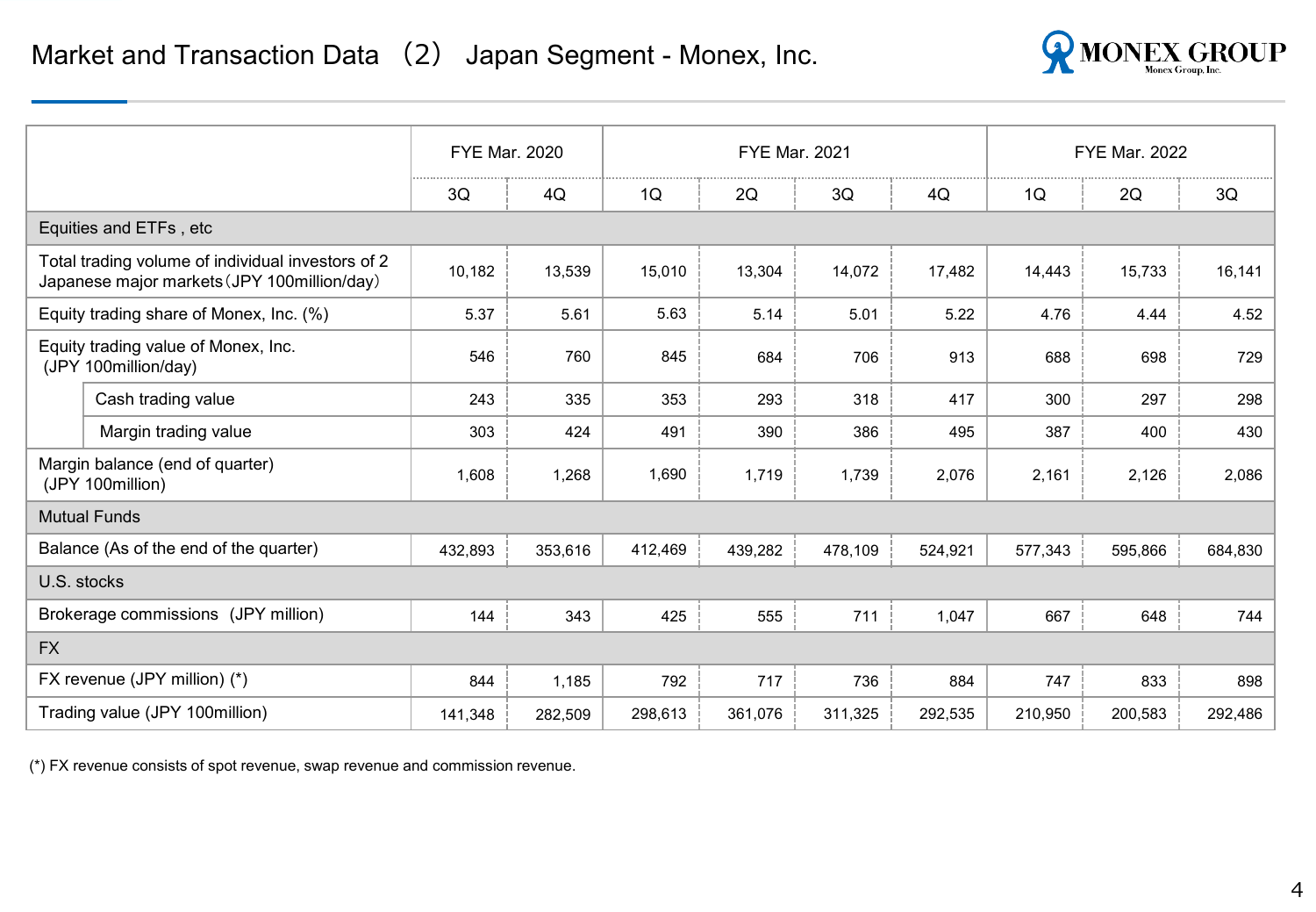#### Market and Transaction Data (3)

#### U.S. Segment, Crypto Asset Segment, and Asia-Pacific Segment



|                                        |                                                                         | <b>FYE Mar. 2020</b> |                          |                              | <b>FYE Mar. 2021</b>     |                          |           | <b>FYE Mar. 2022</b> |           |           |
|----------------------------------------|-------------------------------------------------------------------------|----------------------|--------------------------|------------------------------|--------------------------|--------------------------|-----------|----------------------|-----------|-----------|
|                                        |                                                                         | 3Q                   | 4Q                       | 1Q                           | 2Q                       | 3Q                       | 4Q        | 1Q                   | 2Q        | 3Q        |
| U.S. Segment - TradeStation Group      |                                                                         |                      |                          |                              |                          |                          |           |                      |           |           |
| Customers' Assets in Custody (*1)      |                                                                         | 649,855              | 582,752                  | 723,418                      | 825,182                  | 955,641                  | 1,144,240 | 1,262,119            | 1,254,015 | 1,413,790 |
| Active accounts                        |                                                                         | 96,643               | 102,012                  | 117,947                      | 125,315                  | 131,431                  | 145,887   | 156,961              | 162,751   | 178,863   |
| Equities                               |                                                                         | 27,057               | 53,646                   | 90,278                       | 129,130                  | 157,454                  | 180,574   | 132,374              | 119,804   | 123,763   |
| DARTs(*2)                              | Options                                                                 | 10,936               | 14,526                   | 18,760                       | 21,747                   | 23,070                   | 26,935    | 24,764               | 25,945    | 27,906    |
|                                        | <b>Futures</b>                                                          | 42,059               | 72,683                   | 77,044                       | 67,683                   | 57,975                   | 67,402    | 55,380               | 56,384    | 61,922    |
| <b>VIX</b><br><b>VIX Close Average</b> |                                                                         | 13.99                | 31.22                    | 34.50                        | 25.81                    | 25.62                    | 23.20     | 18.00                | 18.29     | 19.27     |
| Crypto Asset Segment (Coincheck)       |                                                                         |                      |                          |                              |                          |                          |           |                      |           |           |
| Customers' Assets in Custody           |                                                                         | 67,141               | 69,301                   | 83,952                       | 106,813                  | 183,953                  | 435,934   | 329,345              | 444,547   | 441,362   |
| Number of verified                     |                                                                         | 917,096              | 938,445                  | 958,145                      | 992,021                  | 1,035,942                | 1,204,500 | 1,354,927            | 1,430,308 | 1,534,173 |
|                                        | Under 30                                                                | $\blacksquare$       | $\overline{\phantom{a}}$ | $\overline{\phantom{a}}$     |                          |                          |           | 60%                  | 60%       | 59%       |
| Customer<br>distribution               | 40s and 50s                                                             | $\blacksquare$       | $\blacksquare$           | $\blacksquare$               | $\overline{\phantom{a}}$ | $\overline{\phantom{0}}$ |           | 35%                  | 35%       | 36%       |
|                                        | Over <sub>60</sub>                                                      | $\blacksquare$       | $\blacksquare$           | $\qquad \qquad \blacksquare$ |                          |                          |           | 5%                   | 5%        | 5%        |
|                                        | Exchange Trading value (JPY 100million) (*3)                            | $\blacksquare$       | $\blacksquare$           | 3,816                        | 3,950                    | 8,383                    | 20,716    | 18,155               | 11,848    | 14,789    |
| $(*3)(*4)$                             | Market place Trading value (JPY 100million)                             | $\blacksquare$       | $\blacksquare$           | 223                          | 433                      | 914                      | 2,840     | 2,727                | 1,144     | 1,147     |
|                                        | Asia-Pacific Segment - Monex Boom Securities+Monex Securities Australia |                      |                          |                              |                          |                          |           |                      |           |           |
| Customers' Assets in Custody (*1)      |                                                                         | 153,269              | 131,839                  | 152,436                      | 167,542                  | 190,299                  | 215,365   | 227,952              | 211,544   | 220,356   |
| Accounts with balances                 |                                                                         | 13,599               | 14,334                   | 15,599                       | 17,286                   | 18,387                   | 20,935    | 21,502               | 21,931    | 22,138    |
| <b>DARTs</b>                           |                                                                         | 1,570                | 3,033                    | 3,726                        | 4,713                    | 4,316                    | 6,886     | 3,831                | 4,226     | 3,550     |

(\*1) Customers' Assets in custody of TradeStation Group, Inc. and Asia-Pacific segment include the balance of foreign stocks and some deposits of each company.

(\*2) DARTs in 3Q of FYE Mar. 2020 don't count commission-free plans (TSGo/Select).

(\*3) Disclosure started from 1Q of FYE Mar. 2021.

(\*4) Coincheck, Inc. reviewed and changed its calculation method of trading value to better reflect the actual business performance. Previously disclosed figures in the table are modified based on the new method accordingly.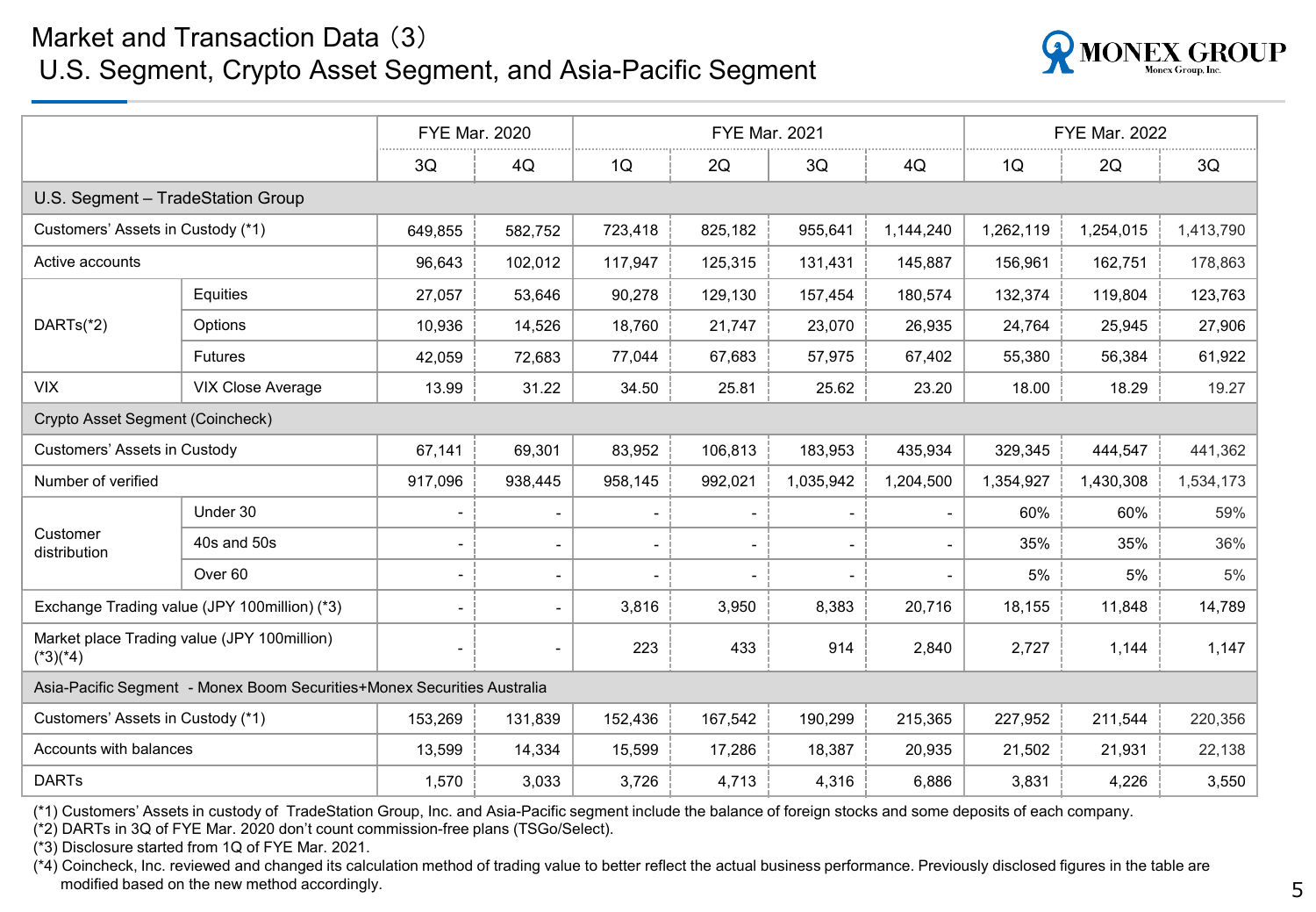

(person)

|                             | <b>FYE Mar. 2020</b> |        |        |        | <b>FYE Mar. 2021</b> | <b>FYE Mar. 2022</b> |        |        |        |
|-----------------------------|----------------------|--------|--------|--------|----------------------|----------------------|--------|--------|--------|
|                             | 3Q End               | 4Q End | 1Q End | 2Q End | 3Q End               | 4Q End               | 1Q End | 2Q End | 3Q End |
| Japan Segment               | 389                  | 397    | 405    | 408    | 410                  | 404                  | 420    | 421    | 466    |
| Monex Group, Inc.           | 44                   | 47     | 51     | 49     | 46                   | 46                   | 42     | 44     | 47     |
| Monex, Inc.                 | 322                  | 324    | 327    | 329    | 332                  | 326                  | 344    | 341    | 342    |
| <b>Others</b>               | 23                   | 26     | 27     | 30     | 32                   | 32                   | 34     | 36     | 77     |
| U.S. Segment                | 528                  | 534    | 493    | 495    | 511                  | 525                  | 585    | 673    | 714    |
| Asia-Pacific Segment        | 51                   | 52     | 53     | 53     | 51                   | 53                   | 53     | 50     | 54     |
| <b>Crypto Asset Segment</b> | 124                  | 125    | 128    | 129    | 134                  | 147                  | 152    | 174    | 186    |
| Total                       |                      | 1,108  | 1,079  | 1,085  | 1,106                | 1,129                | 1,210  | 1,318  | 1,420  |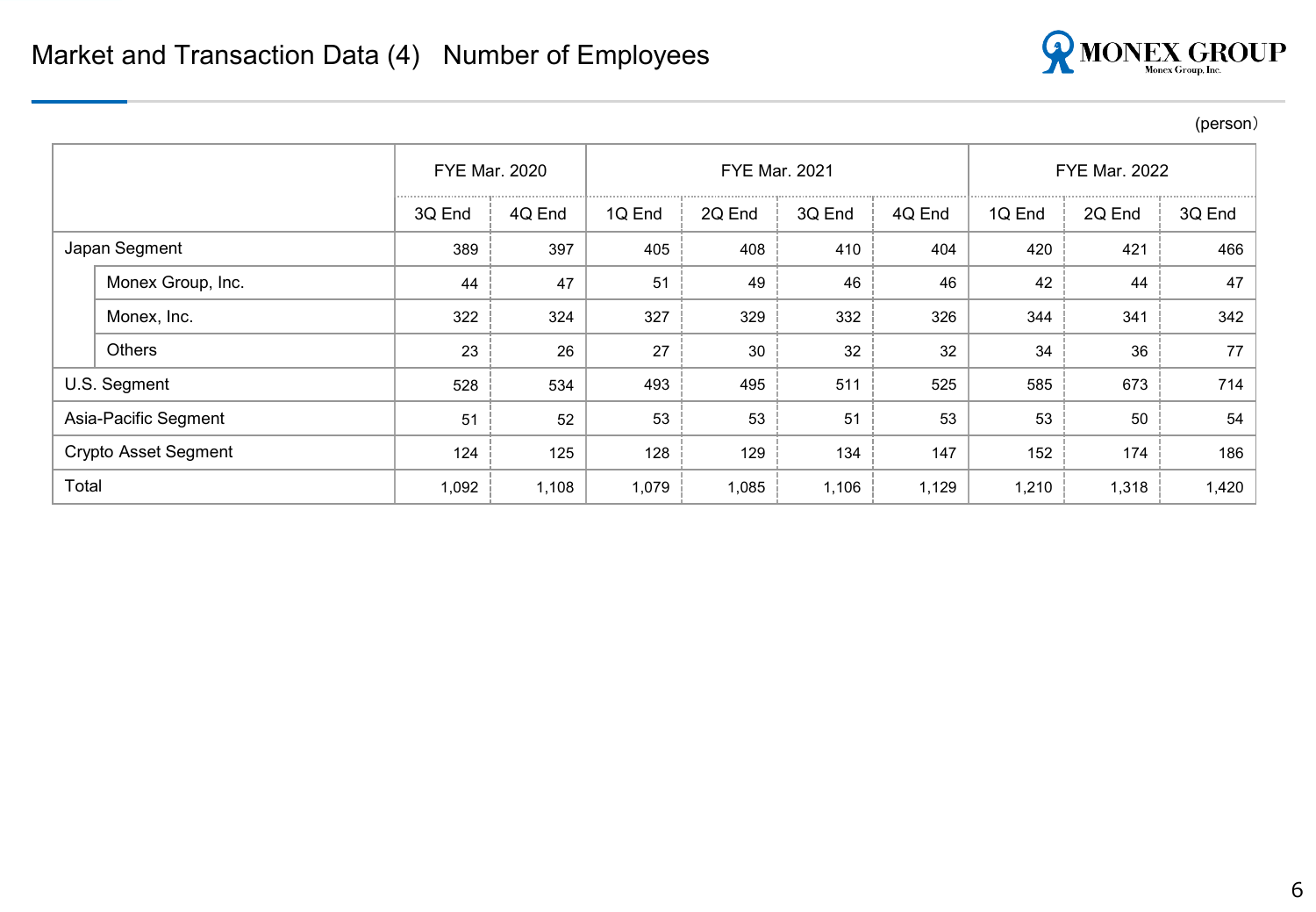

## 1. Market & Transaction Data

2. Financial Data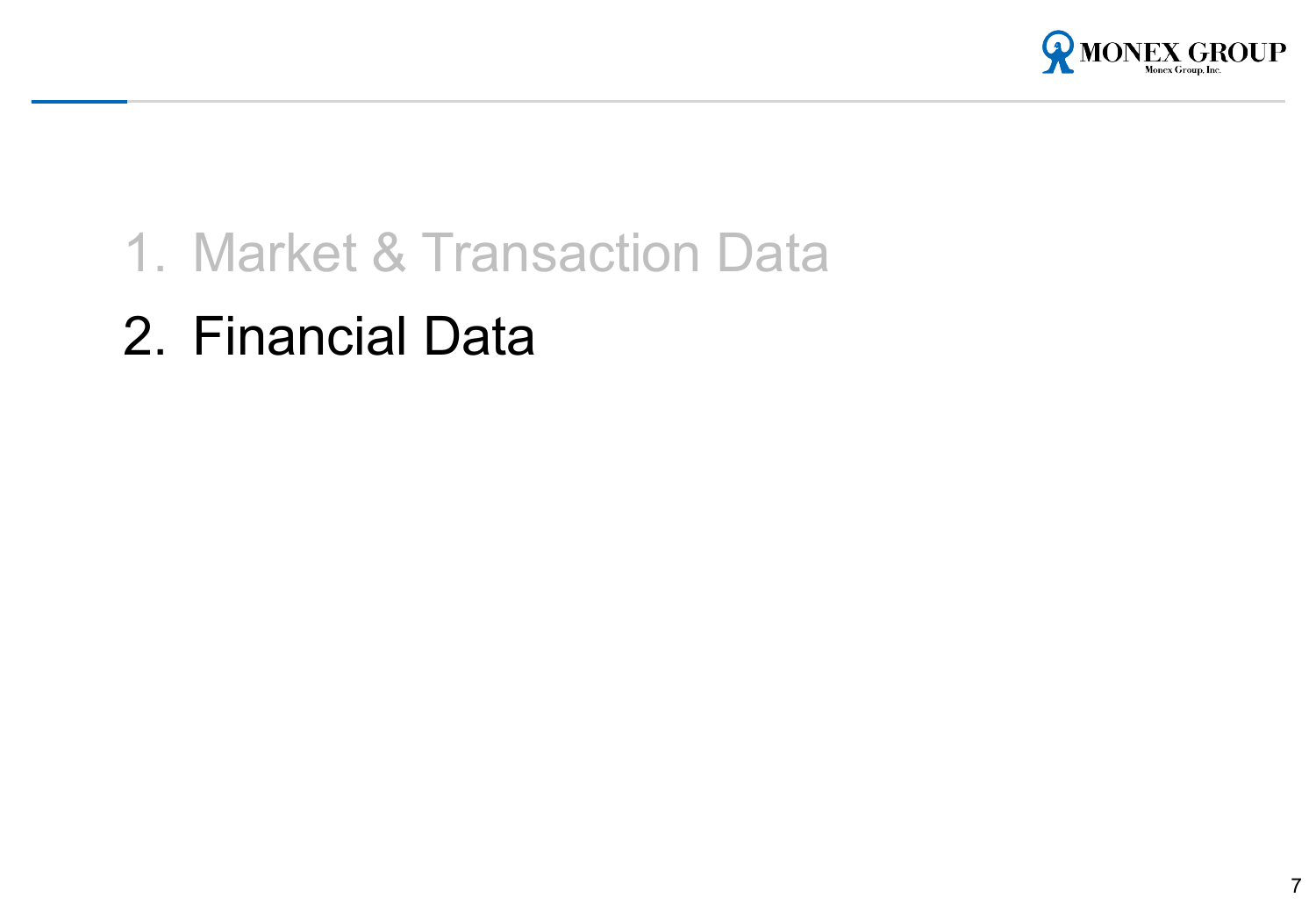

|                                                              | <b>FYE Mar. 2021</b> |        | <b>FYE Mar. 2022</b> |        |        |  |  |
|--------------------------------------------------------------|----------------------|--------|----------------------|--------|--------|--|--|
|                                                              | 3Q                   | 4Q     | 1Q                   | 2Q     | 3Q     |  |  |
| <b>Commission received</b>                                   | 8,600                | 11,426 | 9,075                | 9,162  | 9,338  |  |  |
| Net trading income                                           | 5,063                | 14,995 | 13,385               | 8,506  | 5,347  |  |  |
| <b>Financial income</b>                                      | 4,001                | 3,907  | 4,265                | 4,096  | 5,366  |  |  |
| <b>Sales</b>                                                 |                      |        |                      | 132    | 237    |  |  |
| Other operating income                                       | 284                  | 313    | 334                  | 137    | 309    |  |  |
| Total operating revenue                                      | 17,948               | 30,641 | 27,060               | 22,034 | 20,597 |  |  |
| Other financial income                                       | 121                  | 197    | 194                  | 1,040  | 452    |  |  |
| Other income                                                 | 18                   | 1,194  | 59                   | 1,707  | 236    |  |  |
| Equity in profits of equity<br>method investments            | 8                    | 13     | 12                   | 25     | $-24$  |  |  |
| <b>Total revenue</b>                                         | 18,095               | 32,044 | 27,325               | 24,806 | 21,261 |  |  |
| <b>Financial expenses</b>                                    | 1,122                | 878    | 991                  | 1,289  | 1,436  |  |  |
| Cost of sales                                                |                      |        |                      | 14     | 23     |  |  |
| Selling, general and<br>administrative expenses              | 11,825               | 15,186 | 15,148               | 15,521 | 18,638 |  |  |
| Other financial expenses                                     | 314                  | 3,548  | 55                   | $-14$  | 32     |  |  |
| Other expenses                                               | 43                   | 79     | 23                   | 833    | 123    |  |  |
| <b>Total expenses</b>                                        | 13,304               | 19,692 | 16,217               | 17,644 | 20,251 |  |  |
| Quarterly profit before<br>income taxes                      | 4,792                | 12,352 | 11,107               | 7,161  | 1,010  |  |  |
| Income tax expense                                           | 1,156                | 4,516  | 3,823                | 2,383  | 554    |  |  |
| Quarterly profit                                             | 3,636                | 7,836  | 7,284                | 4,779  | 455    |  |  |
| Quarterly profit<br>attributable to owners of<br>the Company | 3,629                | 7,806  | 7,260                | 4,767  | 435    |  |  |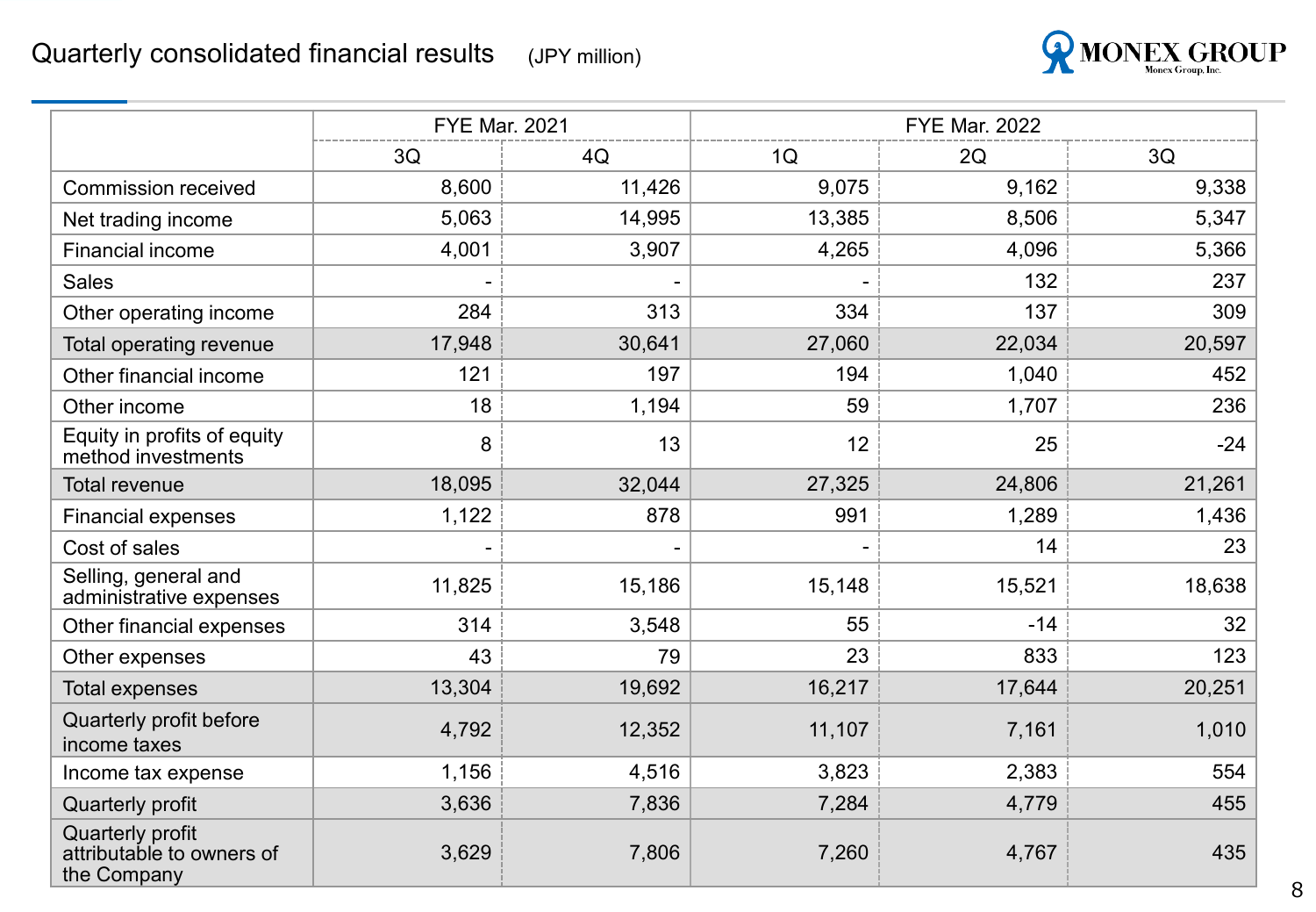#### Quarterly consolidated financial results (Reclassified)



|                                                                                    |                          | <b>FYE Mar.2021</b><br><b>FYE Mar.2022</b> |                |                |        |
|------------------------------------------------------------------------------------|--------------------------|--------------------------------------------|----------------|----------------|--------|
|                                                                                    | 3Q                       | 4Q                                         | 1Q             | 2Q             | 3Q     |
| Brokerage commissions                                                              | 6,190                    | 8,058                                      | 6,120          | 5,995          | 6,266  |
| Stocks and ETFs                                                                    | 4,360                    | 5,712                                      | 3,941          | 3,788          | 3,894  |
| <b>Options and Futures</b>                                                         | 1,759                    | 2,114                                      | 1,958          | 2.054          | 2,246  |
| Cryptocurrency                                                                     | 71                       | 232                                        | 221            | 153            | 127    |
| Underwriting and distribution<br>commissions                                       | 28                       | 11                                         | 27             | 30             | 48     |
| Subscription and distribution<br>commissions                                       | $\overline{2}$           | $\overline{2}$                             | $\overline{2}$ | $\overline{7}$ | 35     |
| Other commissions                                                                  | 2,380                    | 3,356                                      | 2,926          | 3,130          | 2,990  |
| Margin forex trades<br>commissions (OTC)                                           | 0                        | 0                                          | 0              | 0              | 0      |
| <b>Margin transaction</b><br>management fee / transfer<br>fee                      | 77                       | 100                                        | 96             | 107            | 84     |
| Mutual funds agency<br>commissions                                                 | 375                      | 403                                        | 436            | 451            | 470    |
| <b>Others</b>                                                                      | 1,927                    | 2,852                                      | 2,395          | 2,572          | 2,435  |
| Net trading income                                                                 | 5,063                    | 14,995                                     | 13,385         | 8,506          | 5,347  |
| Financial income                                                                   | 4,001                    | 3,907                                      | 4,265          | 4,096          | 5,366  |
| Sales                                                                              | $\overline{\phantom{0}}$ | $\overline{\phantom{0}}$                   | $\overline{a}$ | 132            | 237    |
| Other operating income                                                             | 284                      | 313                                        | 334            | 137            | 309    |
| Total operating revenue                                                            | 17,948                   | 30,641                                     | 27,060         | 22,034         | 20,597 |
| Financial expenses                                                                 | 1,122                    | 878                                        | 991            | 1,289          | 1,436  |
| Cost of sales                                                                      |                          |                                            |                | 14             | 23     |
| Total operating revenue<br>after deducting financial<br>expenses and cost of sales | 16,826                   | 29,762                                     | 26,069         | 20,730         | 19,138 |
| Selling, general and<br>administrative expenses                                    | 11,825                   | 15,186                                     | 15,148         | 15,521         | 18,638 |
| The amount equivalent to<br>operating income                                       | 5,002                    | 14,576                                     | 10,920         | 5,209          | 500    |
| Other income                                                                       | 147                      | 1,403                                      | 265            | 2,772          | 664    |
| Other expenses                                                                     | 357                      | 3,628                                      | 78             | 820            | 155    |
| Quarterly profit before<br>income taxes                                            | 4,792                    | 12,352                                     | 11,107         | 7,161          | 1,010  |
| Income taxes                                                                       | 1,156                    | 4,516                                      | 3,823          | 2,383          | 554    |
| Quarterly profit                                                                   | 3,636                    | 7,836                                      | 7,284          | 4,779          | 455    |
| Quarterly profit attributable<br>to owners of the Company                          | 3,629                    | 7,806                                      | 7,260          | 4,767          | 435    |

|                                                             | <b>FYE Mar.2021</b> |          |        | <b>FYE Mar.2022</b> |        |  |  |
|-------------------------------------------------------------|---------------------|----------|--------|---------------------|--------|--|--|
|                                                             | 30                  | 40       | 1Q     | 20                  | 30     |  |  |
| Transaction-related expenses                                | 3,596               | 5,728    | 5.418  | 5.848               | 8,055  |  |  |
| Commissions paid                                            | 1,345               | 1,735    | 1.660  | 1,581               | 1,697  |  |  |
| Exchange and association dues                               | 232                 | 246      | 227    | 208                 | 224    |  |  |
| Communication, freight and<br>information expenses          | 921                 | 969      | 1,008  | 1,007               | 1,139  |  |  |
| Advertising expenses                                        | 1,084               | 2.768    | 2,504  | 3,027               | 4,952  |  |  |
| <b>Others</b>                                               | 14                  | 11       | 19     | 24                  | 43     |  |  |
| Compensation and benefits                                   | 3,809               | 4,747    | 4,500  | 4,317               | 4,888  |  |  |
| Rental and maintenance                                      | 1,148               | 1,105    | 1,210  | 1,235               | 1,315  |  |  |
| Rental expenses                                             | 89                  | 76       | 85     | 82                  | 94     |  |  |
| Maintenance expenses                                        | 1,059               | 1,030    | 1,125  | 1,153               | 1,220  |  |  |
| Data processing and office<br>supplies                      | 578                 | 634      | 734    | 689                 | 740    |  |  |
| Data processing                                             | 559                 | 611      | 706    | 664                 | 714    |  |  |
| Office supplies                                             | 19                  | 23       | 29     | 25                  | 26     |  |  |
| Amortization and depreciation                               | 2,008               | 2,050    | 2,093  | 2,057               | 2,031  |  |  |
| Taxes other than income taxes                               | 218                 | 416      | 331    | 298                 | 243    |  |  |
| Other operating expenses                                    | 468                 | 505      | 862    | 1,077               | 1,366  |  |  |
| Total selling, general and<br>administrative expenses       | 11,825              | 15,186   | 15,148 | 15,521              | 18,638 |  |  |
| Gain or loss on valuation of<br>investments in securities   | 31                  | 216      | $-22$  | 1,061               | 418    |  |  |
| Gain or loss on sales of<br>investments in securities       | 0                   | 3        | 151    | -10                 | -5     |  |  |
| Dividends income                                            | $-7$                |          | 10     |                     | 4      |  |  |
| Loss on disposal on fixed assets                            | $-13$               | -3       | 1      | $-13$               | $-64$  |  |  |
| Change in Fair value of<br>Contingent consideration         | $-217$              | $-3,571$ |        |                     |        |  |  |
| Equity in profits or losses of<br>equity method investments | 8                   | 13       | 12     | 25                  | $-24$  |  |  |
| Impairment loss on non-<br>financial assets                 |                     | -6       |        | -656                | -7     |  |  |
| <b>Others</b>                                               | $-12$               | 1,124    | 36     | 1,545               | 186    |  |  |
| Total of other income and<br>expenses                       | $-210$              | $-2,224$ | 187    | 1,952               | 509    |  |  |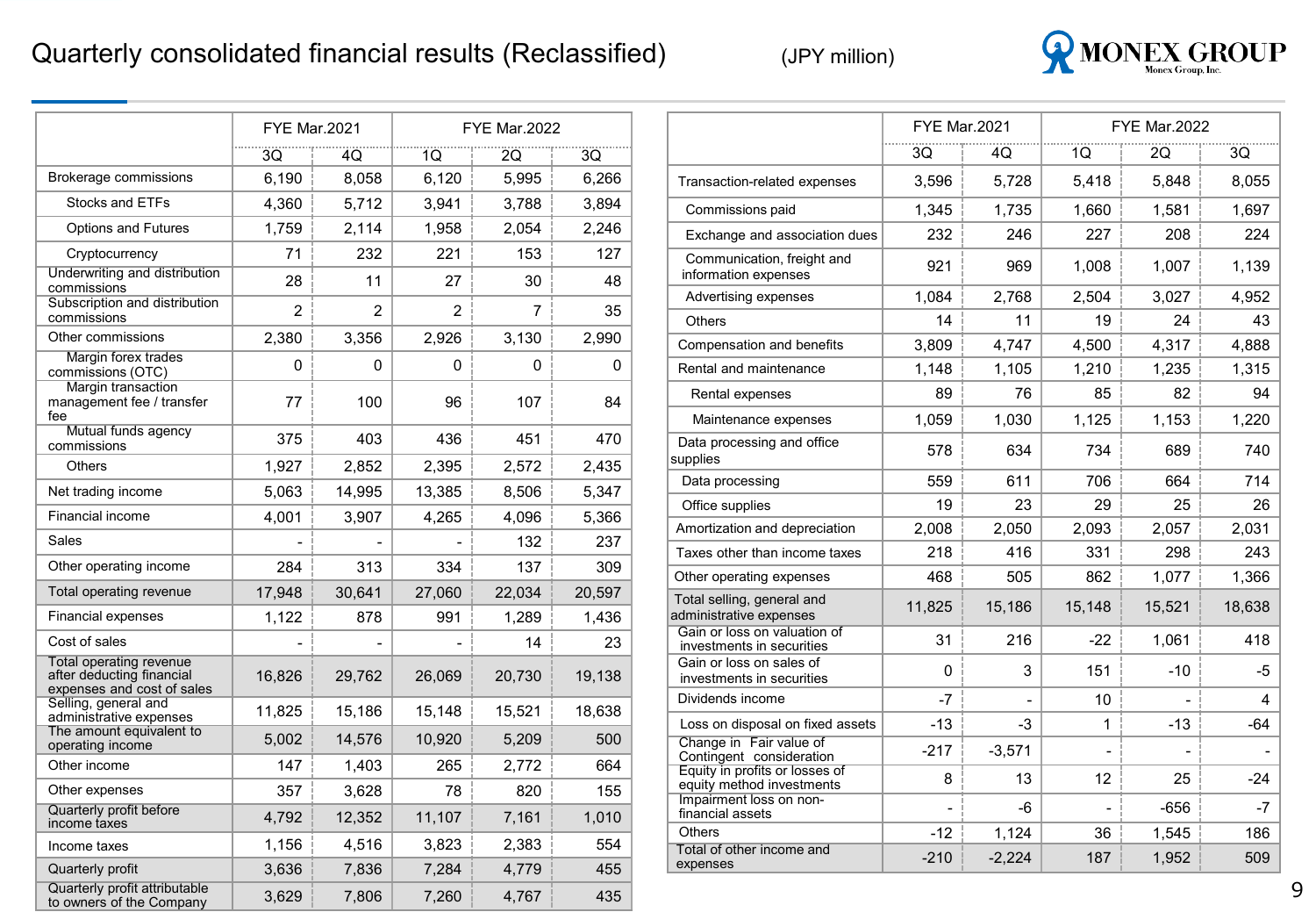#### Quarterly financial results by segment (Reclassified) Japan Segment <sub>(JPY million)</sub>



|                                                               | <b>FYE Mar.2021</b> |                |             | <b>FYE Mar.2022</b> |             |                                                             | <b>FYE Mar.2021</b>      |                          |                          | <b>FYE Mar.2022</b>      |       |
|---------------------------------------------------------------|---------------------|----------------|-------------|---------------------|-------------|-------------------------------------------------------------|--------------------------|--------------------------|--------------------------|--------------------------|-------|
|                                                               | 3Q                  | 4Q             | 1Q          | 2Q                  | 3Q          |                                                             | 3Q                       | 4Q                       | 1Q                       | 2Q                       | 3Q    |
| Brokerage commissions                                         | 3.666               | 4,582          | 3,325       | 3,253               | 3,365       | Transaction-related expenses                                | 1,682                    | 1,978                    | 1.548                    | 1,683                    | 1,726 |
| Stocks and ETFs                                               | 3,604               | 4,509          | 3,272       | 3,193               | 3,293       | Commissions paid                                            | 658                      | 817                      | 544                      | 587                      | 654   |
| <b>Options and Futures</b>                                    | 62                  | 73             | 52          | 60                  | 71          | Exchange and association dues                               | 193                      | 210                      | 182                      | 169                      | 185   |
| Cryptocurrency                                                |                     |                | $\sim$      | $\blacksquare$      |             | Communication, freight and<br>information expenses          | 423                      | 430                      | 409                      | 413                      | 499   |
| Underwriting and distribution<br>commissions                  | 28                  | 11             | 27          | 30                  | 48          | Advertising expenses                                        | 399                      | 517                      | 407                      | 505                      | 375   |
| Subscription and distribution<br>commissions                  | $\overline{2}$      | $\overline{2}$ | 2           | $\overline{7}$      | 35          | <b>Others</b>                                               | 9                        | $\overline{A}$           | 6                        | 8                        | 13    |
| Other commissions                                             | 576                 | 812            | 730         | 862                 | 802         | Compensation and benefits                                   | 1,373                    | 1,524                    | 1,347                    | 1,299                    | 1,459 |
| Margin forex trades                                           | $\Omega$            | $\Omega$       | $\mathbf 0$ | 0                   | $\mathbf 0$ | Rental and maintenance                                      | 899                      | 857                      | 929                      | 949                      | 969   |
| commissions (OTC)                                             |                     |                |             |                     |             | Rental expenses                                             | 46                       | 47                       | 45                       | 45                       | 59    |
| Margin transaction<br>management fee / transfer fee           | 77                  | 100            | 96          | 107                 | 84          | Maintenance expenses                                        | 852                      | 810                      | 883                      | 904                      | 910   |
| Mutual funds agency<br>commissions                            | 375                 | 403            | 436         | 451                 | 470         | Data processing and office<br>supplies                      | 470                      | 484                      | 535                      | 481                      | 522   |
| <b>Others</b>                                                 | 123                 | 308            | 198         | 304                 | 248         | Data processing                                             | 460                      | 472                      | 519                      | 466                      | 507   |
| Net trading income                                            | 1,238               | 1,248          | 1,217       | 1,435               | 905         | Office supplies                                             | 10                       | 12                       | 16                       | 14                       | 15    |
| Financial income                                              | 2,165               | 2,204          | 2,414       | 2,219               | 2,844       | Amortization and depreciation                               | 1,294                    | 1,297                    | 1,316                    | 1,287                    | 1,282 |
|                                                               |                     |                |             |                     |             | Taxes other than income taxes                               | 162                      | 253                      | 193                      | 220                      | 207   |
| Other operating income                                        | 30                  | 43             | 37          | 37                  | 126         | Other operating expenses                                    | 113                      | 107                      | 169                      | 163                      | 176   |
| Total operating revenue                                       | 7,705               | 8,902          | 7,751       | 7.843               | 8,125       | Total selling, general and                                  | 5,992                    | 6,501                    | 6,036                    | 6,081                    | 6,342 |
| <b>Financial expenses</b>                                     | 474                 | 358            | 378         | 462                 | 264         | administrative expenses<br>Gain or loss on valuation of     |                          |                          |                          |                          |       |
| Total operating revenue after<br>deducting financial expenses | 7,231               | 8,544          | 7,373       | 7,381               | 7,861       | investments in securities<br>Gain or loss on sales of       | 31                       | 216                      | $-22$                    | 529                      | 42    |
| Selling, general and<br>administrative expenses               | 5,992               | 6,501          | 6,036       | 6.081               | 6,342       | investments in securities                                   | $\mathbf 0$              | 3                        | 151                      | $-10$                    | $-5$  |
| The amount equivalent to                                      | 1,239               | 2,043          | 1,337       | 1,300               | 1,519       | Dividends income                                            | $-7$                     | $\sim$                   | 10                       | $\overline{\phantom{a}}$ | 4     |
| operating income                                              |                     |                | 880         |                     | 592         | Loss on disposal on fixed assets                            | -8                       | $-2$                     | $\mathbf 1$              | $\overline{a}$           | $-63$ |
| Other income                                                  | 352                 | 2,070          |             | 2,552               |             | Change in Fair value of<br>Contingent consideration         | $\blacksquare$           | $\overline{\phantom{a}}$ | $\overline{\phantom{a}}$ | $\overline{\phantom{0}}$ |       |
| Other expenses                                                | 137                 | 3              | 77          | 150                 | 146         | Equity in profits or losses of<br>equity method investments | $\blacksquare$           | $-1$                     |                          | $\blacksquare$           |       |
| Quarterly profit before income<br>taxes                       | 1,454               | 4,109          | 2,139       | 3,702               | 1,965       | Impairment loss on non-<br>financial assets                 | $\overline{\phantom{a}}$ |                          |                          | $\overline{\phantom{a}}$ |       |
| Income taxes                                                  | 440                 | 1,415          | 741         | 1,233               | 653         | <b>Others</b>                                               | 199                      | 1,850                    | 653                      | 1,883                    | 467   |
| Quarterly profit                                              | 1,014               | 2,694          | 1,399       | 2,469               | 1,313       | Total of other income and<br>expenses                       | 215                      | 2,066                    | 802                      | 2,402                    | 446   |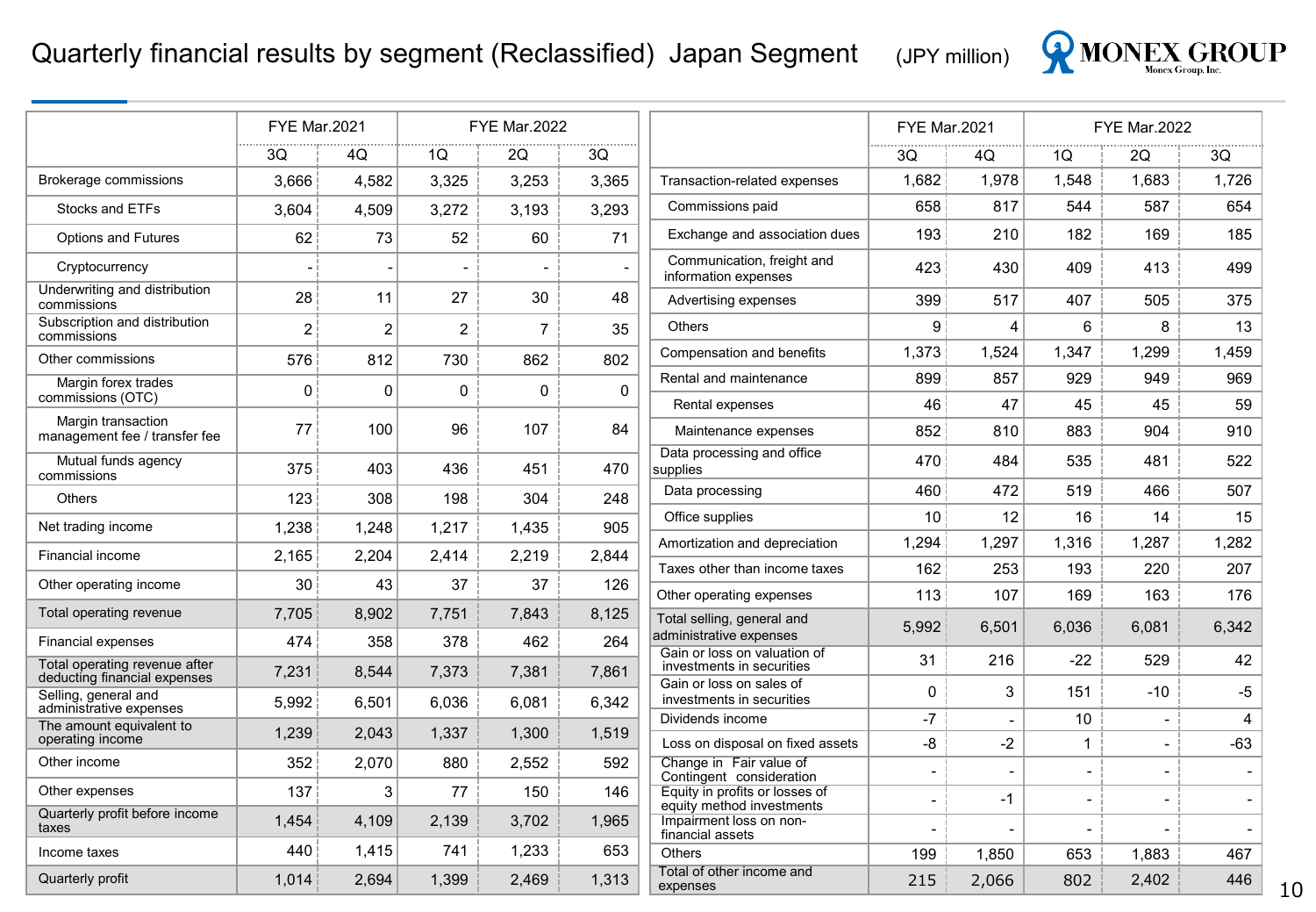#### Quarterly financial results by segment (Reclassified) US Segment (JPY million)



|                                                                                    | <b>FYE Mar.2021</b> |                |                | <b>FYE Mar.2022</b>      |                          |                                                             | <b>FYE Mar.2021</b> |                          |                          | <b>FYE Mar.2022</b> |                          |
|------------------------------------------------------------------------------------|---------------------|----------------|----------------|--------------------------|--------------------------|-------------------------------------------------------------|---------------------|--------------------------|--------------------------|---------------------|--------------------------|
|                                                                                    | 3Q                  | 4Q             | 1Q             | 2Q                       | 3Q                       |                                                             | 3Q.                 | 4Q                       | 1Q                       | 2Q                  | 3Q                       |
| Brokerage commissions                                                              | 2,496               | 3,416          | 2,689          | 2,643                    | 2,829                    | Transaction-related expenses                                | 1,689               | 1,985                    | 2,053                    | 2,632               | 3,976                    |
| Stocks and ETFs                                                                    | 739                 | 1,166          | 574            | 503                      | 535                      | Commissions paid                                            | 806                 | 965                      | 937                      | 922                 | 931                      |
| <b>Options and Futures</b>                                                         | 1,697               | 2,041          | 1,906          | 1,994                    | 2,174                    | Exchange and association dues                               | 38                  | 36                       | 45                       | 39                  | 39                       |
| Cryptocurrency                                                                     | 60                  | 209            | 210            | 147                      | 119                      | Communication, freight and<br>information expenses          | 391                 | 398                      | 432                      | 430                 | 438                      |
| Underwriting & distribution com.                                                   |                     |                |                |                          |                          | Advertising expenses                                        | 451                 | 583                      | 631                      | 1,231               | 2,548                    |
| Subscription & distribution com.                                                   |                     |                |                | $\overline{\phantom{0}}$ | $\overline{\phantom{a}}$ | Others                                                      | 2                   | $\overline{c}$           | 8                        | 11                  | 19                       |
| Other commissions                                                                  | 1,640               | 2,095          | 1,737          | 1,702                    | 1,864                    | Compensation and benefits                                   | 1,823               | 2,204                    | 2,231                    | 2,399               | 2,708                    |
| Margin forex trades com. -<br>OTC                                                  |                     |                |                | $\overline{\phantom{0}}$ |                          | Rental and maintenance                                      | 302                 | 319                      | 349                      | 373                 | 432                      |
| Margin transaction                                                                 |                     |                |                |                          |                          | Rental expenses                                             | 31                  | 24                       | 32                       | 28                  | 26                       |
| management fee / transfer fee                                                      |                     |                |                |                          |                          | Maintenance expenses                                        | 271                 | 294                      | 317                      | 345                 | 406                      |
| Mutual funds agency com.                                                           |                     |                |                |                          | $\blacksquare$           | Data processing and office<br>supplies                      | 9                   | 10                       | 12                       | 10                  | 10                       |
| Others                                                                             | 1,640               | 2,095          | 1,737          | 1,702                    | 1,864                    | Data processing                                             |                     |                          |                          |                     |                          |
| Net trading income                                                                 |                     |                |                |                          |                          | Office supplies                                             | 9                   | 10                       | 12                       | 10                  | 10                       |
| Financial income                                                                   | 1,583               | 1,662          | 1,727          | 1,620                    | 2,418                    | Amortization and depreciation                               | 601                 | 625                      | 653                      | 644                 | 619                      |
| Sales                                                                              | 8                   | 5              | 37             | 5                        | $\mathsf 3$              | Taxes other than income taxes                               | 11                  | 11                       | 8                        | $\overline{7}$      | 8                        |
| Other operating income                                                             | 253                 | 278            | 195            | 194                      | 170                      | Other operating expenses                                    | 299                 | 344                      | 619                      | 769                 | 812                      |
| Total operating revenue                                                            | 5,979               | 7,457          | 6,385          | 6,165                    | 7,284                    | Total selling, general and                                  |                     |                          |                          |                     |                          |
| <b>Financial expenses</b>                                                          | 566                 | 573            | 625            | 696                      | 1,219                    | administrative expenses                                     | 4,734               | 5.498                    | 5,925                    | 6,835               | 8,565                    |
| Cost of sales                                                                      | $\overline{7}$      | $\overline{A}$ | 32             | 5                        | 3                        | Gain or loss on valuation of<br>investments in securities   |                     | $\overline{a}$           |                          | 532                 | 375                      |
| Total operating revenue after<br>deducting financial expenses<br>and cost of sales | 5,406               | 6,880          | 5,728          | 5,464                    | 6,062                    | Gain or loss on sales of<br>investments in securities       |                     | $\blacksquare$           |                          |                     |                          |
| SG&A                                                                               | 4.734               | 5.498          | 5,925          | 6.835                    | 8,565                    | Dividends income                                            |                     | $\overline{\phantom{a}}$ | $\overline{\phantom{a}}$ |                     | $\overline{\phantom{a}}$ |
| The amount equivalent to<br>operating income                                       | 672                 | 1,382          | $-197$         | $-1,371$                 | $-2,503$                 | Loss on disposal on fixed assets<br>Change in Fair value of | -5                  | $-1$                     | $\mathbf 0$              | $-13$               | -0                       |
| Other income                                                                       | 18                  | 18             | $\overline{2}$ | 557                      | 393                      | Contingent consideration                                    |                     | $\overline{\phantom{a}}$ | $\blacksquare$           |                     | $\blacksquare$           |
| Other expenses                                                                     | 6                   | $\overline{7}$ | $-10$          | 689                      | 10                       | Equity in profits or losses of<br>equity method investments | $\blacksquare$      | $\overline{\phantom{a}}$ | $\blacksquare$           |                     | $\overline{\phantom{a}}$ |
| Quarterly profit before income<br>taxes                                            | 685                 | 1,393          | $-185$         | $-1,502$                 | $-2,121$                 | Impairment loss on non-<br>financial assets                 |                     | -6                       | $\blacksquare$           | $-656$              | $-7$                     |
| Income tax expense                                                                 | 186                 | 204            | 165            | $-349$                   | $-480$                   | Others                                                      | 17                  | 18                       | 12                       | 6                   | 14                       |
| Quarterly profit                                                                   | 498                 | 1,189          | $-350$         | $-1,153$                 | $-1.641$                 | Total of other income and<br>expenses                       | 12                  | 11                       | 12                       | $-131$              | 382                      |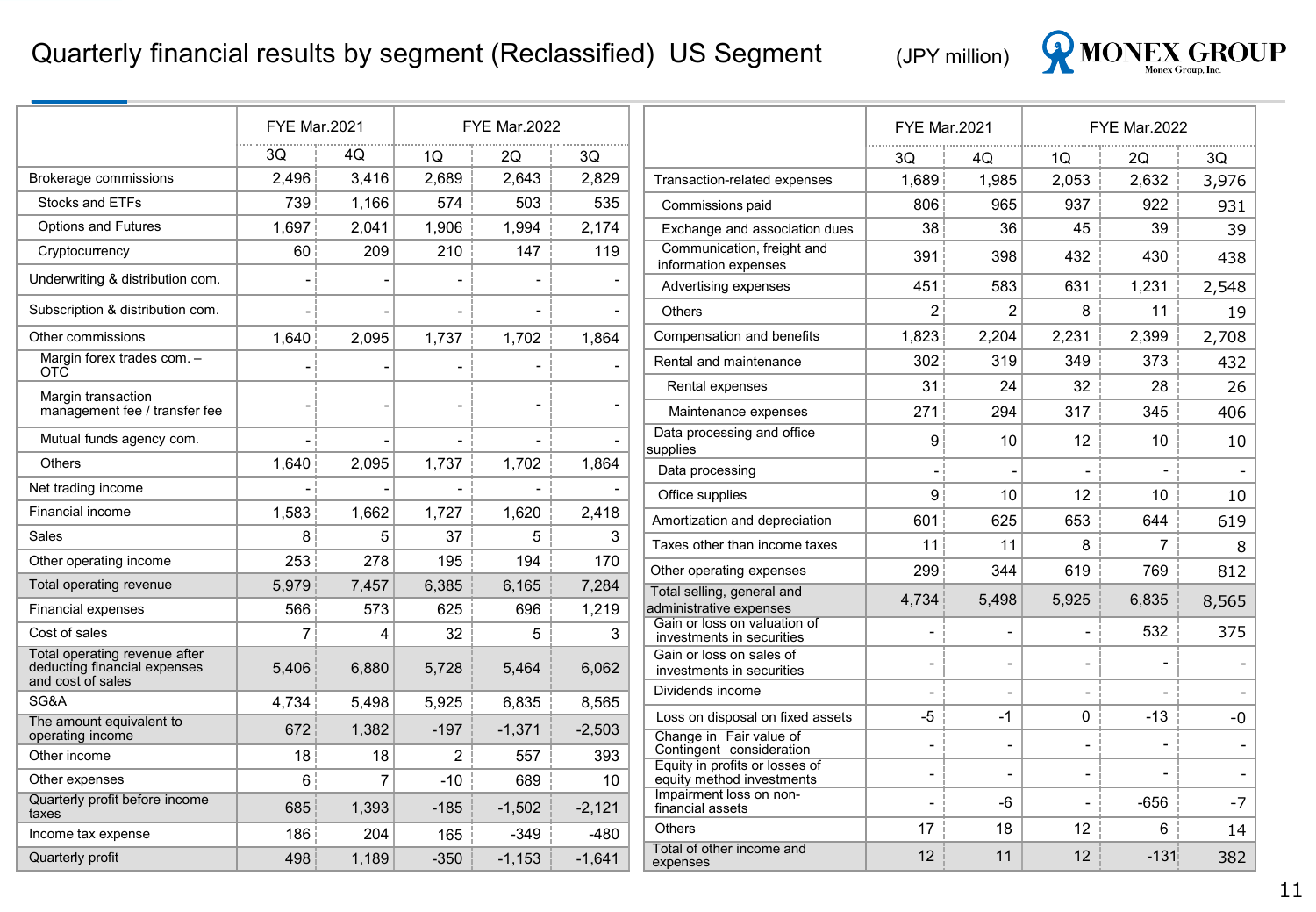

|                                                               | <b>FYE Mar.2021</b> |        | <b>FYE Mar.2022</b> |           |           |  |  |
|---------------------------------------------------------------|---------------------|--------|---------------------|-----------|-----------|--|--|
|                                                               | 3Q                  | 40     | 10                  | 20        | 3Q        |  |  |
| Brokerage commissions                                         | 23,937              | 31,924 | 24,404              | 23,965    | 24,898    |  |  |
| <b>Stocks and ETFs</b>                                        | 7,074               | 10,913 | 5,207               | 4,557     | 4,705     |  |  |
| <b>Options and Futures</b>                                    | 16,294              | 19,046 | 17,295              | 18,079    | 19,158    |  |  |
| Cryptocurrency                                                | 568                 | 1,965  | 1,902               | 1,330     | 1,035     |  |  |
| Other commissions                                             | 15,683              | 19,588 | 15,768              | 15,432    | 16,415    |  |  |
| Financial income                                              | 15,156              | 15,507 | 15,675              | 14,688    | 21,398    |  |  |
| Sales                                                         | 81                  | 43     | 336                 | 49        | 23        |  |  |
| Other operating income                                        | 2,423               | 2,596  | 1,766               | 1.761     | 1,489     |  |  |
| Total operating revenue                                       | 57,279              | 69,658 | 57,949              | 55,896    | 64,223    |  |  |
| <b>Financial expenses</b>                                     | 5,429               | 5,338  | 5,668               | 6,314     | 10,824    |  |  |
| Cost of sales                                                 | 70                  | 38     | 292                 | 43        | 20        |  |  |
| Total operating revenue after<br>deducting financial expenses | 51,780              | 64,283 | 51,989              | 49,539    | 53,380    |  |  |
| Selling, general and<br>administrative expenses               | 45,354              | 51,332 | 53,776              | 61,970    | 75,707    |  |  |
| The amount equivalent to<br>operating income                  | 6,426               | 12,950 | $-1,788$            | $-12,432$ | $-22,328$ |  |  |
| Other income                                                  | 170                 | 169    | 23                  | 5,054     | 3,474     |  |  |
| Other expenses                                                | 55                  | 65     | $-88$               | 6,246     | 30        |  |  |
| Quarterly profit before income<br>taxes                       | 6,542               | 13,055 | $-1,677$            | $-13,623$ | $-18,884$ |  |  |
| Income taxes                                                  | 1,779               | 1,909  | 1,498               | $-3,166$  | $-4,289$  |  |  |
| Quarterly profit                                              | 4,763               | 11,145 | $-3,175$            | $-10.457$ | $-14,595$ |  |  |

|                                                             | <b>FYE Mar.2021</b>      |                          |                          | <b>FYE Mar.2022</b> |        |  |  |
|-------------------------------------------------------------|--------------------------|--------------------------|--------------------------|---------------------|--------|--|--|
|                                                             | 3Q                       | 40                       | 1Q                       | 2Q                  | 3Q     |  |  |
| Transaction-related expenses                                | 16,176                   | 18,532                   | 18,635                   | 23,865              | 35,262 |  |  |
| Commissions paid                                            | 7,735                    | 9,012                    | 8,503                    | 8,357               | 8,187  |  |  |
| Exchange and association dues                               | 368                      | 334                      | 408                      | 349                 | 346    |  |  |
| Communication, freight and<br>information expenses          | 3,740                    | 3,718                    | 3,922                    | 3,899               | 3,851  |  |  |
| Advertising expenses                                        | 4.318                    | 5.446                    | 5,730                    | 11,160              | 22.705 |  |  |
| <b>Others</b>                                               | 15                       | 21                       | 72                       | 100                 | 172    |  |  |
| Compensation and benefits                                   | 17,466                   | 20,589                   | 20,245                   | 21,752              | 23,881 |  |  |
| Rental and maintenance                                      | 2,885                    | 2,974                    | 3,169                    | 3,386               | 3,812  |  |  |
| Rental expenses                                             | 295                      | 225                      | 288                      | 256                 | 231    |  |  |
| Maintenance expenses                                        | 2,590                    | 2,749                    | 2,880                    | 3,130               | 3,581  |  |  |
| Data processing and office<br>supplies                      | 86                       | 98                       | 111                      | 89                  | 87     |  |  |
| Data processing                                             | 5,758                    | 5,831                    | 5,929                    | 5,840               | 5,439  |  |  |
| Office supplies                                             | 109                      | 99                       | 71                       | 67                  | 67     |  |  |
| Amortization and depreciation                               | 2,872                    | 3,210                    | 5,617                    | 6,970               | 7,159  |  |  |
| Taxes other than income taxes                               | 45,354                   | 51,332                   | 53,776                   | 61,970              | 75,707 |  |  |
| Gain or loss on valuation of<br>investments in securities   |                          |                          |                          | 4,826               | 3,321  |  |  |
| Gain or loss on sales of<br>investments in securities       | -                        | $\overline{\phantom{0}}$ | $\overline{a}$           |                     |        |  |  |
| Dividends income                                            |                          |                          |                          |                     |        |  |  |
| Loss on disposal on fixed assets                            | $-45$                    | -8                       | -1                       | $-119$              |        |  |  |
| Change in Fair value of<br>Contingent consideration         | $\overline{a}$           |                          |                          |                     |        |  |  |
| Equity in profits or losses of<br>equity method investments | $\overline{a}$           |                          | $\overline{a}$           |                     |        |  |  |
| Impairment loss on non-<br>financial assets                 | $\overline{\phantom{0}}$ | -57                      | $\overline{\phantom{0}}$ | $-5,955$            |        |  |  |
| <b>Others</b>                                               | 160                      | 169                      | 112                      | 56                  | 123    |  |  |
| Total of other income and<br>expenses                       | 115                      | 104                      | 110                      | $-1,192$            | 3,444  |  |  |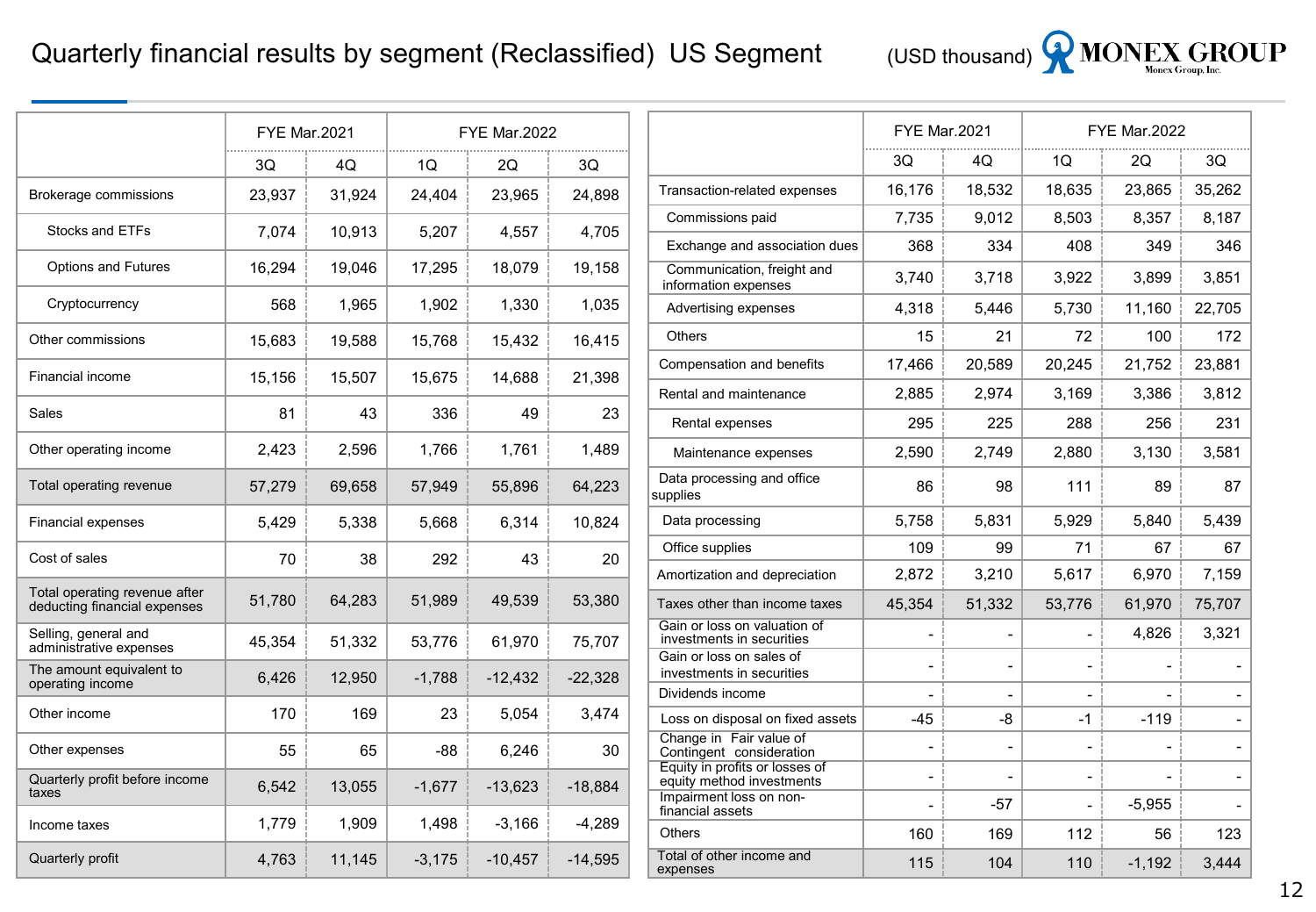#### Quarterly financial results by segment (Reclassified) Crypto Asset Segment (JPY million)



|                                                                                    | <b>FYE Mar.2021</b> |                          |                | <b>FYE Mar.2022</b> |                          |
|------------------------------------------------------------------------------------|---------------------|--------------------------|----------------|---------------------|--------------------------|
|                                                                                    | 3Q                  | 40                       | 1Q             | 2Q                  | 3Q                       |
| Brokerage commissions                                                              | 11                  | 22                       | 12             | $\overline{7}$      | 8                        |
| <b>Stocks and ETFs</b>                                                             | -                   | $\overline{\phantom{0}}$ | -              | -                   | $\overline{\phantom{0}}$ |
| <b>Options and Futures</b>                                                         |                     |                          |                |                     |                          |
| Cryptocurrency                                                                     | 11                  | 22                       | 12             | 7                   | 8                        |
| Underwriting and<br>distribution commissions                                       |                     |                          | $\overline{a}$ | -                   | $\overline{\phantom{0}}$ |
| Subscription and<br>distribution commissions                                       | $\overline{a}$      |                          | $\overline{a}$ | $\overline{a}$      |                          |
| Other commissions                                                                  | 162                 | 446                      | 459            | 565                 | 323                      |
| Margin forex trades<br>commissions (OTC)                                           | -                   |                          | L,             | $\overline{a}$      |                          |
| Margin transaction<br>management fee / transfer<br>fee                             |                     |                          |                |                     |                          |
| Mutual funds agency<br>commissions                                                 |                     |                          |                |                     |                          |
| Others                                                                             | 162                 | 446                      | 459            | 565                 | 323                      |
| Net trading income                                                                 | 3,828               | 13,751                   | 12,171         | 7,074               | 4,447                    |
| <b>Financial income</b>                                                            | -                   |                          | -              |                     |                          |
| Sales                                                                              | -                   |                          |                | 132                 | 237                      |
| Other operating income                                                             | 0                   | 14                       | 98             | $-67$               | 36                       |
| Total operating revenue                                                            | 4,000               | 14,233                   | 12,739         | 7,711               | 5,051                    |
| <b>Financial expenses</b>                                                          | 3                   | 1                        | $\mathbf{1}$   | 1                   | 1                        |
| Cost of sales                                                                      |                     |                          |                | 14                  | 23                       |
| Total operating revenue<br>after deducting financial<br>expenses and cost of sales | 3,997               | 14,233                   | 12,739         | 7,695               | 5,027                    |
| Selling, general and<br>administrative expenses                                    | 1,348               | 4,005                    | 3,752          | 2,934               | 3,910                    |
| The amount equivalent to<br>operating income                                       | 2,648               | 10,227                   | 8,987          | 4,761               | 1,118                    |
| Other income                                                                       | $-4$                | $-1$                     | 10             | 77                  | -1                       |
| Other expenses                                                                     | 221                 | 3,610                    | 1              | 7                   | 1                        |
| Quarterly profit before<br>income taxes                                            | 2,423               | 6,617                    | 8,996          | 4,831               | 1,116                    |
| Income taxes                                                                       | 439                 | 2,820                    | 2.848          | 1,489               | 354                      |
| Quarterly profit                                                                   | 1.984               | 3.797                    | 6,148          | 3,341               | 762                      |

|                                                             | <b>FYE Mar.2021</b>          |                          |                          | <b>FYE Mar.2022</b>          |       |
|-------------------------------------------------------------|------------------------------|--------------------------|--------------------------|------------------------------|-------|
|                                                             | 3Q                           | 4Q                       | 10                       | 20                           | 30    |
| Transaction-related expenses                                | 380                          | 2,028                    | 1,854                    | 1,568                        | 2,387 |
| Commissions paid                                            | 91                           | 284                      | 270                      | 169                          | 214   |
| Exchange and association dues                               |                              |                          |                          |                              |       |
| Communication, freight and<br>information expenses          | 79                           | 111                      | 138                      | 135                          | 171   |
| Advertising expenses                                        | 207                          | 1,629                    | 1,441                    | 1,259                        | 1,992 |
| Others                                                      | 3                            | 4                        | 5                        | 5                            | 10    |
| Compensation and benefits                                   | 480                          | 839                      | 783                      | 479                          | 582   |
| Rental and maintenance                                      | 9                            | 2                        | 5                        | 6                            | 6     |
| Rental expenses                                             | 9                            | 1                        | 5                        | 6                            | 6     |
| Maintenance expenses                                        | $\blacksquare$               | 1                        | $\overline{\phantom{0}}$ | 0                            | 0     |
| Data processing and office<br>supplies                      | 83                           | 120                      | 176                      | 181                          | 186   |
| Data processing                                             | 83                           | 120                      | 176                      | 181                          | 186   |
| Office supplies                                             |                              |                          |                          |                              |       |
| Amortization and depreciation                               | 84                           | 98                       | 97                       | 100                          | 103   |
| Taxes other than income taxes                               | 43                           | 151                      | 128                      | 69                           | 26    |
| Other operating expenses                                    | 269                          | 767                      | 711                      | 531                          | 621   |
| Total selling, general and<br>administrative expenses       | 1,348                        | 4,005                    | 3,752                    | 2,934                        | 3,910 |
| Gain or loss on valuation of<br>investments in securities   | $\overline{\phantom{0}}$     | $\overline{\phantom{0}}$ | $\overline{\phantom{0}}$ | $\overline{\phantom{a}}$     |       |
| Gain or loss on sales of<br>investments in securities       | $\overline{\phantom{0}}$     |                          | $\overline{a}$           | $\blacksquare$               |       |
| Dividends income                                            | $\overline{a}$               |                          | $\overline{\phantom{0}}$ | $\overline{\phantom{a}}$     |       |
| Loss on disposal on fixed assets                            | $\qquad \qquad \blacksquare$ |                          | -                        | $\qquad \qquad \blacksquare$ |       |
| Change in Fair value of<br>Contingent consideration         | $-217$                       | $-3,571$                 |                          |                              |       |
| Equity in profits or losses of<br>equity method investments | $\overline{\phantom{0}}$     |                          | $\overline{a}$           | $\overline{a}$               |       |
| Impairment loss on non-<br>financial assets                 |                              |                          | $\overline{\phantom{0}}$ | $\overline{\phantom{0}}$     |       |
| Others                                                      | -8                           | $-40$                    | 9                        | 70                           | -2    |
| Total of other income and<br>expenses                       | $-225$                       | $-3,611$                 | 9                        | 70                           | $-2$  |
|                                                             |                              |                          |                          |                              |       |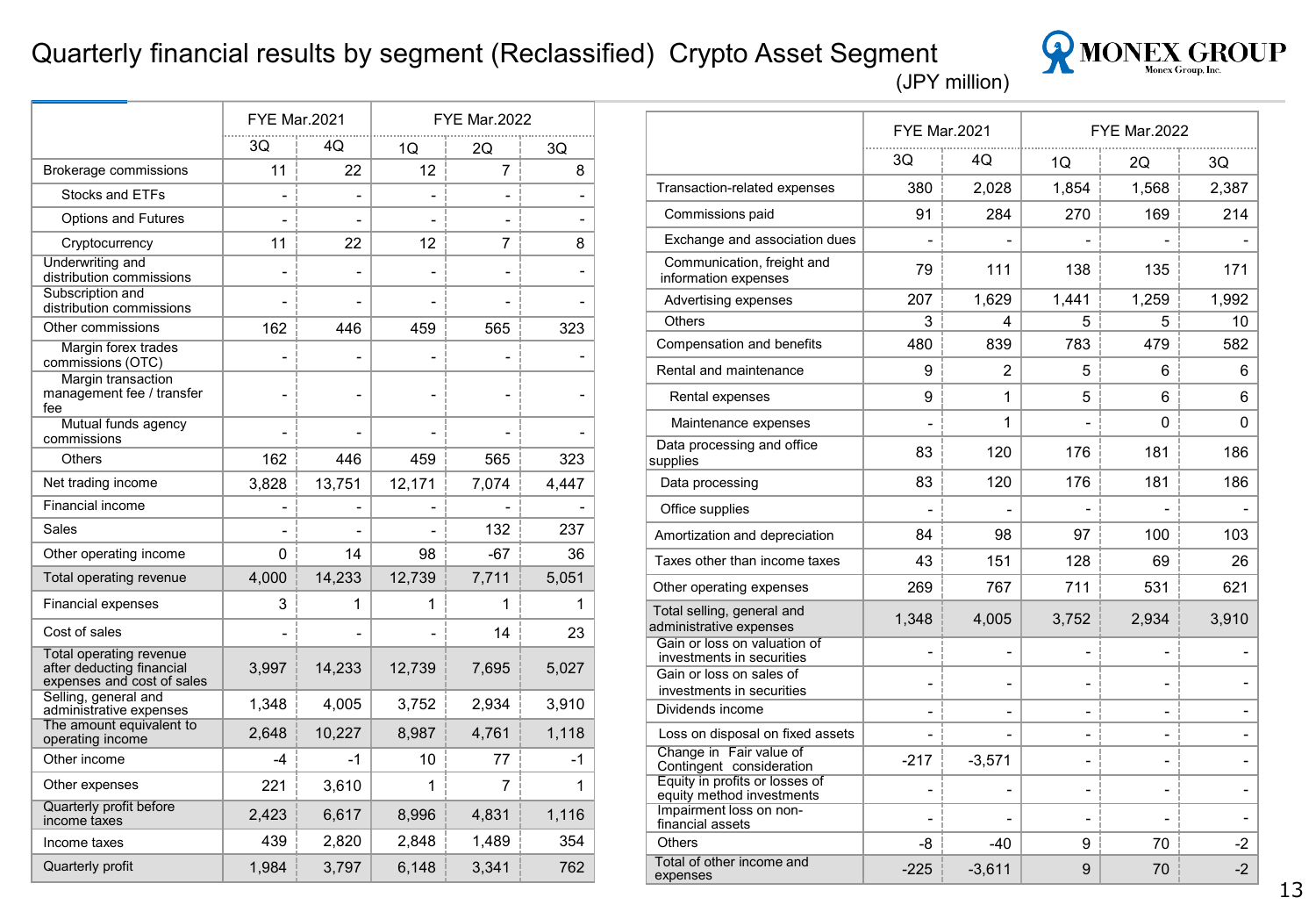#### Quarterly financial results by segment (Reclassified) Asia-Pacific Segment



|                                                      | <b>FYE Mar.2021</b>      |                |                          | <b>FYE Mar.2022</b>      |                          |                                                             | <b>FYE Mar.2021</b> |              | <b>FYE Mar.2022</b>      |                          |                |
|------------------------------------------------------|--------------------------|----------------|--------------------------|--------------------------|--------------------------|-------------------------------------------------------------|---------------------|--------------|--------------------------|--------------------------|----------------|
|                                                      | 3Q                       | 4Q             | 1Q                       | 2Q                       | 3Q                       |                                                             | 3Q                  | 4Q           | 1Q                       | 2Q                       | 3Q             |
| <b>Brokerage commissions</b>                         | 233                      | 377            | 200                      | 201                      | 185                      | Transaction-related expenses                                | 84                  | 116          | 73                       | 77                       | 88             |
| Stocks and ETFs                                      | 233                      | 377            | 200                      | 201                      | 185                      | Commissions paid                                            | 27                  | 42           | 14                       | 12                       | 16             |
| <b>Options and Futures</b>                           | $\overline{\phantom{0}}$ |                | $\overline{\phantom{0}}$ |                          | $\overline{a}$           | Exchange and association dues                               |                     |              |                          |                          |                |
| Cryptocurrency                                       | $\overline{\phantom{a}}$ |                | $\overline{\phantom{a}}$ | $\overline{\phantom{a}}$ |                          | Communication, freight and<br>information expenses          | 28                  | 29           | 29                       | 29                       | 30             |
| Underwriting and distribution<br>commissions         | $\overline{a}$           |                | $\overline{\phantom{0}}$ | $\blacksquare$           |                          | Advertising expenses                                        | 28                  | 45           | 29                       | 36                       | 42             |
| Subscription and distribution<br>commissions         | $\overline{\phantom{0}}$ |                | $\overline{\phantom{a}}$ | $\qquad \qquad$          | $\overline{a}$           | Others                                                      | $\Omega$            | $\Omega$     | 0                        | $\Omega$                 | $\mathbf 0$    |
| Other commissions                                    | 3                        | $\overline{c}$ | $\mathbf 1$              | 1                        | 0                        | Compensation and benefits                                   | 122                 | 170          | 125                      | 131                      | 125            |
| Margin forex trades                                  |                          |                |                          |                          |                          | Rental and maintenance                                      | 4                   | 4            | 4                        | 5                        | 4              |
| commissions (OTC)                                    | $\overline{\phantom{a}}$ |                | $\overline{\phantom{0}}$ | $\qquad \qquad$          | $\overline{\phantom{0}}$ | Rental expenses                                             | 3                   | 3            | 3                        | 3                        | 3              |
| Margin transaction<br>management fee / transfer fee  | $\overline{\phantom{a}}$ |                | $\overline{\phantom{0}}$ |                          | $\blacksquare$           | Maintenance expenses                                        | 1                   | $\mathbf{1}$ | $\mathbf{1}$             | $\overline{2}$           | $\mathbf{1}$   |
| Mutual funds agency<br>commissions                   | $\overline{\phantom{0}}$ |                | $\overline{a}$           |                          |                          | Data processing and office<br>supplies                      | 13                  | 17           | 8                        | 13                       | 16             |
| <b>Others</b>                                        | 3                        | $\overline{c}$ | $\mathbf{1}$             | 1                        | 0                        | Data processing                                             | 12                  | 16           | $\overline{7}$           | 12                       | 16             |
| Net trading income                                   | -0                       | $\mathbf{0}$   | $-0$                     | $-0$                     | $\triangle$ 0            | Office supplies                                             | $\mathbf{1}$        | $\mathbf{1}$ | $\mathbf{1}$             | $\mathbf{1}$             | $\mathbf{1}$   |
| Financial income                                     | 32                       | 43             | 32                       | 33                       | 34                       | Amortization and depreciation                               | 28                  | 30           | 28                       | 26                       | 27             |
| Other operating income                               | 94                       | 107            | 90                       | 87                       | 78                       | Taxes other than income taxes                               |                     |              |                          |                          |                |
| Total operating revenue                              | 361                      | 529            | 323                      | 322                      | 297                      | Other operating expenses<br>Total selling, general and      | 10                  | 11           | 11                       | 11                       | 12             |
| <b>Financial expenses</b>                            | $\overline{2}$           | $\overline{c}$ | 1                        | 1                        | 0                        | administrative expenses                                     | 261                 | 349          | 248                      | 263                      | 273            |
| Total operating revenue after                        | 359                      | 528            | 323                      | 321                      | 296                      | Gain or loss on valuation of<br>investments in securities   |                     |              | $\overline{\phantom{a}}$ |                          |                |
| deducting financial expenses<br>Selling, general and |                          |                |                          |                          |                          | Gain or loss on sales of<br>investments in securities       |                     |              | $\overline{\phantom{a}}$ |                          |                |
| administrative expenses                              | 261                      | 349            | 248                      | 263                      | 273                      | Dividends income                                            |                     |              | $\overline{\phantom{a}}$ | $\overline{\phantom{a}}$ |                |
| The amount equivalent to<br>operating income         | 98                       | 179            | 74                       | 58                       | 23                       | Loss on disposal on fixed assets                            | $-0$                | -0           | $\blacksquare$           | $\blacksquare$           |                |
| Other income                                         | 8                        | 14             | 12                       | 25                       | 1                        | Change in Fair value of<br>Contingent consideration         |                     |              | $\blacksquare$           |                          |                |
| Other expenses                                       | $\mathbf 1$              | $-5$           | 1                        | $\mathbf 1$              | 22                       | Equity in profits or losses of<br>equity method investments | 8                   | 14           | 12                       | 25                       | $-24$          |
| Quarterly profit before income<br>taxes              | 105                      | 198            | 86                       | 82                       | $\overline{2}$           | Impairment loss on non-<br>financial assets                 |                     |              | $\overline{\phantom{a}}$ |                          |                |
| Income taxes                                         | 20                       | 41             | 17                       | 14                       | 12                       | <b>Others</b>                                               | $-1$                | 5            | -1                       | $-1$                     | $\overline{2}$ |
| Quarterly profit                                     | 85                       | 156            | 69                       | 68                       | $-10$                    | Total of other income and<br>expenses                       | $\overline{7}$      | 19           | 12                       | 24                       | $-22$          |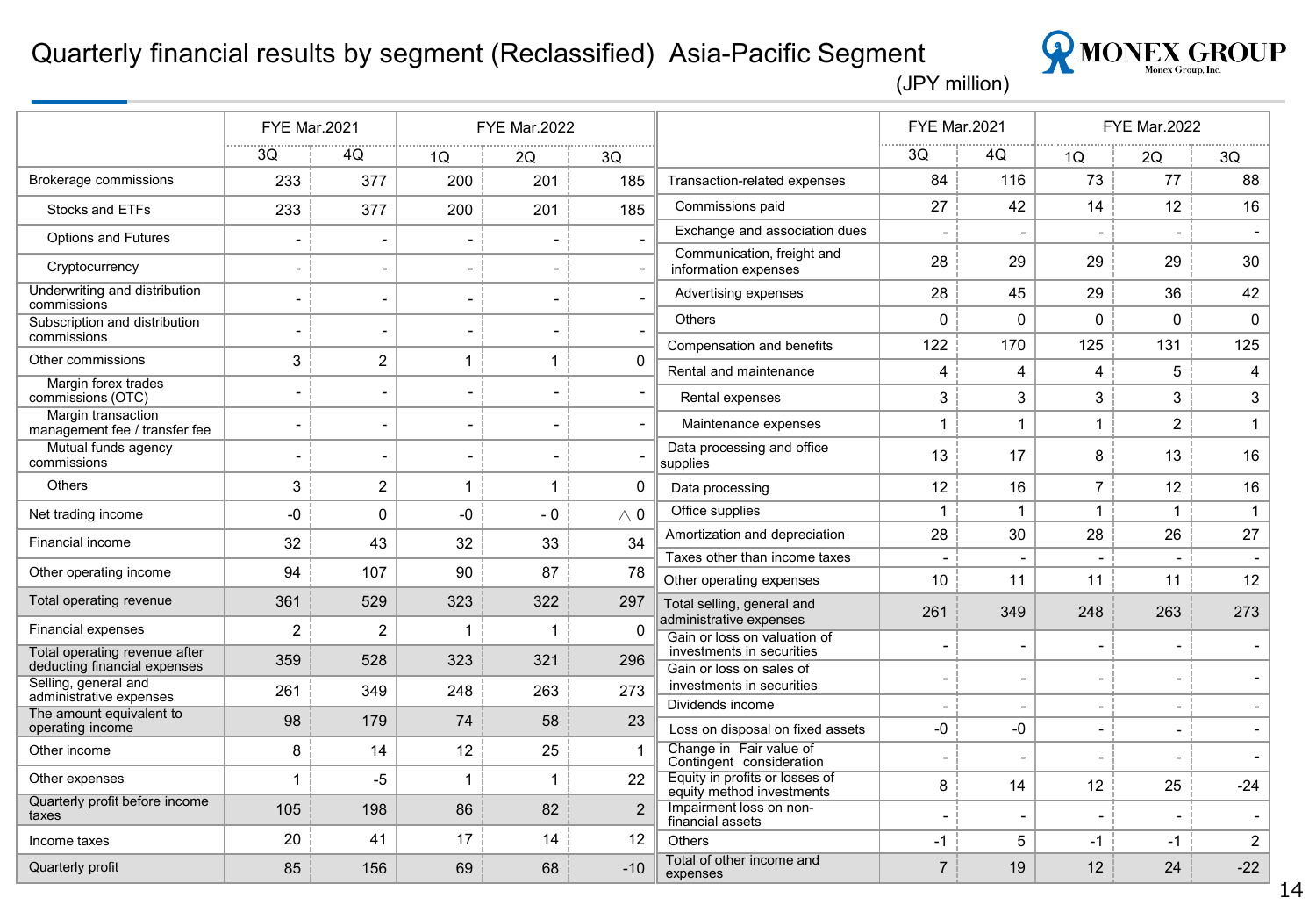#### Quarterly financial results by segment (Reclassified) Investment Segment



|                                                               | <b>FYE Mar.2021</b>      |                          |                          | <b>FYE Mar.2022</b>      |                          |                                                             | <b>FYE Mar.2021</b>      |                          |                              | <b>FYE Mar.2022</b>      |                          |
|---------------------------------------------------------------|--------------------------|--------------------------|--------------------------|--------------------------|--------------------------|-------------------------------------------------------------|--------------------------|--------------------------|------------------------------|--------------------------|--------------------------|
|                                                               | 3Q                       | 4Q                       | 1Q                       | 2Q                       | 3Q                       |                                                             | 3Q                       | 4Q                       | 1Q                           | 2Q                       | 3Q                       |
| Brokerage commissions                                         | $\overline{a}$           | $\blacksquare$           |                          |                          | $\overline{\phantom{a}}$ | Transaction-related expenses                                | $\overline{c}$           | 1                        | $\overline{a}$               | $\mathbf{1}$             | $\mathfrak{S}$           |
| Stocks and ETFs                                               | $\overline{\phantom{a}}$ | $\blacksquare$           | $\overline{\phantom{a}}$ | $\overline{\phantom{a}}$ | $\overline{\phantom{a}}$ | Commissions paid                                            | $\mathbf{1}$             | $\Omega$                 | $\mathbf{1}$                 | $\mathbf{1}$             | $\mathbf{1}$             |
|                                                               |                          |                          |                          |                          |                          | Exchange and association dues                               | $\blacksquare$           | $\overline{a}$           | $\overline{a}$               | $\overline{\phantom{0}}$ |                          |
| <b>Options and Futures</b>                                    | $\overline{a}$           | $\overline{\phantom{0}}$ | $\overline{\phantom{a}}$ |                          | $\blacksquare$           | Communication, freight and<br>information expenses          | $\mathbf 0$              | 0                        | $\mathbf 0$                  | $\mathbf 0$              | $\pmb{0}$                |
| Cryptocurrency                                                | $\overline{a}$           | $\overline{\phantom{a}}$ | $\blacksquare$           | $\blacksquare$           | $\overline{\phantom{a}}$ | Advertising expenses                                        | 0                        | $\overline{\phantom{0}}$ | $\overline{a}$               |                          | $\mathbf{1}$             |
| Underwriting and distribution<br>commissions                  | $\overline{a}$           | $\blacksquare$           | $\overline{\phantom{a}}$ | $\overline{\phantom{0}}$ | $\overline{\phantom{a}}$ | Others                                                      | $\mathbf{1}$             | 0                        | 1                            | $\mathbf{1}$             | $\mathbf{1}$             |
| Subscription and distribution<br>commissions                  | $\overline{a}$           | $\blacksquare$           | $\overline{\phantom{a}}$ | $\overline{\phantom{a}}$ | $\overline{\phantom{a}}$ | Compensation and benefits                                   | 11                       | 10                       | 14                           | 9                        | 14                       |
| Other commissions                                             | $\overline{\phantom{0}}$ | $\sim$                   | $\blacksquare$           |                          | $\overline{\phantom{a}}$ | Rental and maintenance                                      | $\overline{\phantom{a}}$ |                          |                              |                          |                          |
| Margin forex trades<br>commissions (OTC)                      | $\overline{\phantom{a}}$ | $\blacksquare$           | $\overline{\phantom{a}}$ |                          | $\overline{\phantom{a}}$ | Rental expenses                                             | $\overline{\phantom{a}}$ |                          | $\blacksquare$               | $\overline{\phantom{0}}$ |                          |
| Margin transaction                                            | $\overline{\phantom{a}}$ | $\blacksquare$           | $\overline{\phantom{a}}$ | $\overline{\phantom{a}}$ | $\overline{\phantom{a}}$ | Maintenance expenses                                        | $\overline{\phantom{a}}$ |                          | $\overline{a}$               |                          |                          |
| management fee / transfer fee<br>Mutual funds agency          | $\overline{a}$           | $\overline{\phantom{a}}$ | $\overline{\phantom{a}}$ | $\overline{\phantom{a}}$ | $\overline{\phantom{a}}$ | Data processing and office<br>supplies                      | 3                        | 2                        | 4                            | 4                        | 5                        |
| commissions                                                   |                          |                          |                          |                          |                          | Data processing                                             | 3                        | $\overline{c}$           | 4                            | 4                        | $\overline{5}$           |
| <b>Others</b>                                                 | $\overline{\phantom{a}}$ | $\blacksquare$           | $\overline{\phantom{a}}$ | $\blacksquare$           | $\overline{a}$           | Office supplies                                             | $\overline{\phantom{a}}$ | 0                        | 0                            | $\Omega$                 | $\mathbf 0$              |
| Net trading income                                            | $\blacksquare$           |                          | $\overline{\phantom{0}}$ |                          | $\blacksquare$           | Amortization and depreciation                               | $\blacksquare$           | $\overline{\phantom{a}}$ | $\qquad \qquad \blacksquare$ | $\overline{\phantom{a}}$ | $\blacksquare$           |
| Financial income                                              | 269                      | 44                       | 141                      | 285                      | 136                      | Taxes other than income taxes                               | $\mathbf{1}$             | 1                        | $\overline{c}$               | $\overline{2}$           | $\overline{2}$           |
| Other operating income                                        | ۰                        | $\overline{\phantom{a}}$ | $\overline{\phantom{0}}$ | $\overline{\phantom{a}}$ |                          | Other operating expenses                                    | $\mathbf{1}$             | $\overline{c}$           | $\overline{c}$               | $\mathbf{1}$             | $\mathbf{1}$             |
| Total operating revenue                                       | 269                      | 44                       | 141                      | 285                      | 136                      | Total selling, general and                                  | 19                       | 16                       | 25                           | 18                       | 25                       |
| <b>Financial expenses</b>                                     | 125                      | -8                       | 40                       | 218                      | 62                       | administrative expenses<br>Gain or loss on valuation of     |                          |                          |                              |                          |                          |
| Total operating revenue after<br>deducting financial expenses | 144                      | 52                       | 101                      | 67                       | 74                       | investments in securities<br>Gain or loss on sales of       | $\overline{\phantom{a}}$ | $\overline{\phantom{a}}$ | -                            | $\overline{\phantom{a}}$ |                          |
| Selling, general and<br>administrative expenses               | 19                       | 16                       | 25                       | 18                       | 25                       | investments in securities                                   | $\blacksquare$           | $\overline{\phantom{a}}$ | $\overline{a}$               | $\blacksquare$           | $\overline{\phantom{a}}$ |
| The amount equivalent to<br>operating income                  | 126                      | 36                       | 76                       | 49                       | 49                       | Dividends income                                            | $\blacksquare$           | $\overline{\phantom{0}}$ | $\overline{\phantom{0}}$     | $\overline{\phantom{a}}$ |                          |
| Other income                                                  | $\overline{\phantom{a}}$ | 8                        | $\blacksquare$           | 0                        | $-0$                     | Loss on disposal on fixed assets<br>Change in Fair value of | $\overline{\phantom{a}}$ | $\blacksquare$           | $\blacksquare$               | $\blacksquare$           | $\blacksquare$           |
|                                                               |                          |                          |                          |                          |                          | Contingent consideration<br>Equity in profits or losses of  | $\blacksquare$           | $\overline{\phantom{0}}$ | -                            | $\overline{\phantom{a}}$ | $\blacksquare$           |
| Other expenses                                                | 0                        | 8                        | 0                        | 0                        | $\mathbf 0$              | equity method investments                                   | $\overline{\phantom{a}}$ |                          | $\overline{\phantom{a}}$     | $\overline{\phantom{0}}$ |                          |
| Quarterly profit before income<br>taxes                       | 125                      | 36                       | 76                       | 49                       | 48                       | Impairment loss on non-<br>financial assets                 | $\overline{\phantom{a}}$ | $\blacksquare$           | -                            | $\blacksquare$           |                          |
| Income taxes                                                  | 70                       | 35                       | 53                       | $-5$                     | 16                       | <b>Others</b>                                               | -0                       | $-0$                     | -0                           | -0                       | $-0$                     |
| Quarterly profit                                              | 55                       | $\mathbf 1$              | 23                       | 54                       | 33                       | Total of other income and<br>expenses                       | -0                       | $-0$                     | -0                           | -0                       | $-0$                     |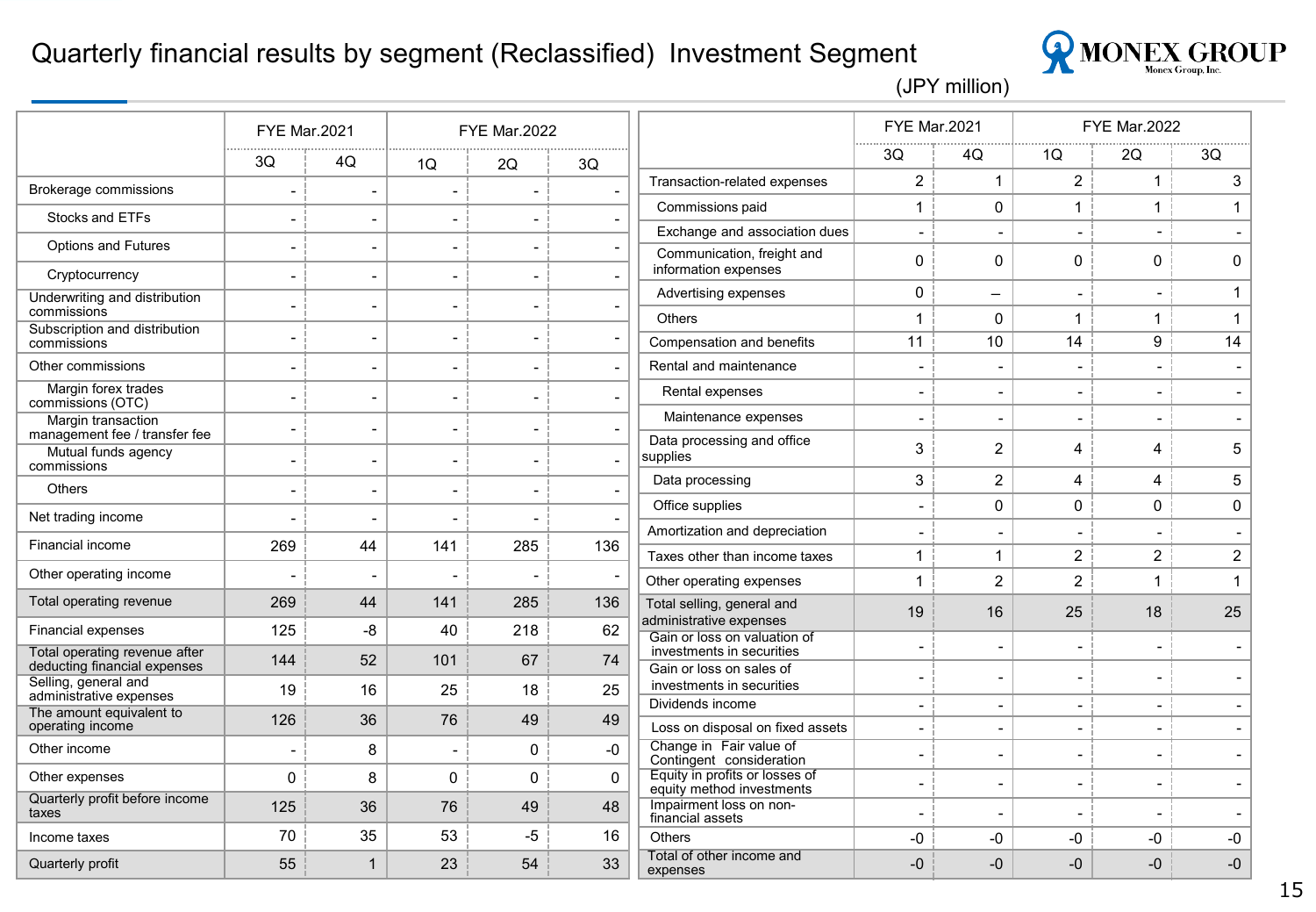

|                                                   | <b>FYE Mar. 2020</b> | <b>FYE Mar. 2021</b> | Variance | Change   |
|---------------------------------------------------|----------------------|----------------------|----------|----------|
| <b>Commission received</b>                        | 25,375               | 36,864               | 11,488   | 45.3%    |
| Net trading income                                | 8,550                | 24,504               | 15,954   | 186.6%   |
| <b>Financial income</b>                           | 18,579               | 15,394               | $-3,185$ | $-17.1%$ |
| Other operating income                            | 722                  | 1,144                | 422      | 58.5%    |
| Total operating revenue                           | 53,226               | 77,905               | 24,680   | 46.4%    |
| Other financial income                            | 49                   | 431                  | 382      | 774.7%   |
| Other income                                      | 57                   | 1,270                | 1,213    | 2,117.2% |
| Equity in profits of equity method<br>investments | 48                   | 61                   | 13       | 27.8%    |
| <b>Total revenue</b>                              | 53,380               | 79,668               | 26,288   | 49.2%    |
| <b>Financial expenses</b>                         | 5,236                | 4,211                | $-1,025$ | $-19.6%$ |
| Selling, general and administrative<br>expenses   | 42,835               | 49,861               | 7,027    | 16.4%    |
| Other financial expenses                          | 448                  | 3,945                | 3,497    | 780.0%   |
| Other expenses                                    | 731                  | 355                  | $-376$   | $-51.4%$ |
| <b>Total expenses</b>                             | 49,249               | 58,372               | 9,122    | 18.5%    |
| Profit before income taxes                        | 4,131                | 21,296               | 17,165   | 415.6%   |
| Income tax expense                                | 1,310                | 6,911                | 5,600    | 427.4%   |
| Profit                                            | 2,820                | 14,385               | 11,565   | 410.1%   |
| Profit attributable to owners of the<br>Company   | 3,011                | 14,354               | 11,343   | 376.8%   |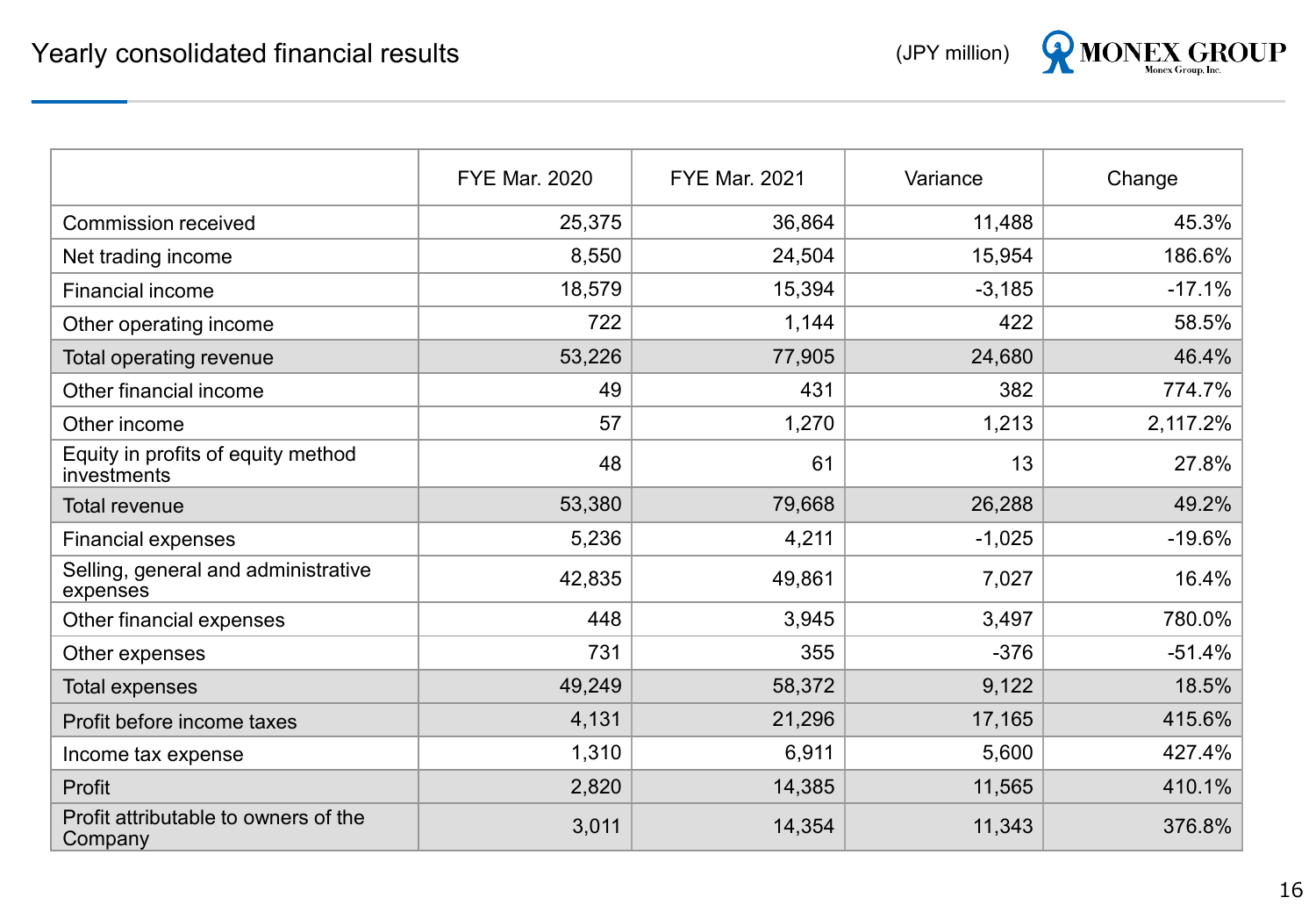

|                                                               | <b>FYE</b><br>Mar.2020 | <b>FYE</b><br>Mar.2021 | Variance | Change   |  |
|---------------------------------------------------------------|------------------------|------------------------|----------|----------|--|
| <b>Brokerage commissions</b>                                  | 19,383                 | 26,860                 | 7,476    | 38.6%    |  |
| Stocks and ETFs                                               | 12,022                 | 18,516                 | 6,494    | 54.0%    |  |
| <b>Options and Futures</b>                                    | 7,309                  | 8,015                  | 706      | 9.7%     |  |
| Cryptocurrency                                                | 52                     | 329                    | 277      | 536.8%   |  |
| Underwriting and distribution<br>commissions                  | 105                    | 63                     | $-42$    | $-39.8%$ |  |
| Subscription and distribution<br>commissions                  | 176                    | 8                      | $-168$   | $-95.6%$ |  |
| Other commissions                                             | 5,712                  | 9,933                  | 4,221    | 73.9%    |  |
| Margin forex trades<br>commissions (OTC)                      | 16                     | 1                      | $-15$    | $-95.7%$ |  |
| Margin transaction<br>management fee / transfer fee           | 311                    | 372                    | 62       | 19.9%    |  |
| Mutual funds agency<br>commissions                            | 1,565                  | 1,459                  | $-106$   | $-6.8%$  |  |
| <b>Others</b>                                                 | 3,820                  | 8,101                  | 4,281    | 112.1%   |  |
| Net trading income                                            | 8,550                  | 24,504                 | 15,954   | 186.6%   |  |
| <b>Financial income</b>                                       | 18,579                 | 15,394                 | $-3,185$ | $-17.1%$ |  |
| Other operating income                                        | 722                    | 1,144                  | 422      | 58.5%    |  |
| Total operating revenue                                       | 53,226                 | 77,905                 | 24,680   | 46.4%    |  |
| <b>Financial expenses</b>                                     | 5,236                  | 4,211                  | $-1,025$ | $-19.6%$ |  |
| Total operating revenue after<br>deducting financial expenses | 47,990                 | 73,695                 | 25,705   | 53.6%    |  |
| Selling, general and<br>administrative expenses               | 42,835                 | 49,861                 | 7,027    | 16.4%    |  |
| The amount equivalent to<br>operating income                  | 5,155                  | 23,833                 | 18,678   | 362.3%   |  |
| Other income                                                  | 154                    | 1,762                  | 1,608    | 1042.2%  |  |
| Other expenses                                                | 1,179                  | 4,300                  | 3,121    | 264.7%   |  |
| Quarterly profit before income<br>taxes                       | 4,131                  | 21,296                 | 17,165   | 415.6%   |  |
| Income taxes                                                  | 1,310                  | 6,911                  | 5,600    | 427.4%   |  |
| Quarterly profit                                              | 2,820                  | 14,385                 | 11,565   | 410.1%   |  |
| Quarterly profit attributable to<br>owners of the Company     | 3,011                  | 14,354                 | 11,343   | 376.8%   |  |

|                                                             | <b>FYE</b><br>Mar.2020 | <b>FYE</b><br>Mar.2021 | Variance | Change   |
|-------------------------------------------------------------|------------------------|------------------------|----------|----------|
| Transaction-related expenses                                | 11,975                 | 15,986                 | 4,011    | 33.5%    |
| Commissions paid                                            | 4,780                  | 5,754                  | 974      | 20.4%    |
| Exchange and association dues                               | 779                    | 984                    | 205      | 26.2%    |
| Communication, freight and<br>information expenses          | 3,443                  | 3,601                  | 158      | 4.6%     |
| Advertising expenses                                        | 2,684                  | 5,598                  | 2,914    | 108.5%   |
| <b>Others</b>                                               | 288                    | 49                     | $-239$   | $-83.1%$ |
| Compensation and benefits                                   | 13,413                 | 15,614                 | 2,201    | 16.4%    |
| Rental and maintenance                                      | 4,228                  | 4,470                  | 243      | 5.7%     |
| Rental expenses                                             | 339                    | 313                    | $-26$    | $-7.6%$  |
| Maintenance expenses                                        | 3,889                  | 4,157                  | 269      | 6.9%     |
| Data processing and office<br>supplies                      | 2,444                  | 2,420                  | $-24$    | $-1.0%$  |
| Data processing                                             | 2,367                  | 2,344                  | $-23$    | $-1.0%$  |
| Office supplies                                             | 77                     | 76                     | $-1$     | $-1.4%$  |
| Amortization and depreciation                               | 8,122                  | 8,149                  | 27       | 0.3%     |
| Taxes other than income taxes                               | 693                    | 1,023                  | 330      | 47.5%    |
| Other operating expenses                                    | 1,959                  | 2,199                  | 240      | 12.2%    |
| Total selling, general and<br>administrative expenses       | 42,835                 | 49,861                 | 7,027    | 16.4%    |
| Gain or loss on valuation of<br>investments in securities   | $-428$                 | 253                    | 681      |          |
| Gain or loss on sales of<br>investments in securities       |                        | 4                      | 4        |          |
| Dividends income                                            | 27                     | 16                     | $-11$    | $-41.3%$ |
| Loss on disposal on fixed assets                            | $-23$                  | $-53$                  | $-30$    |          |
| Change in Fair value of<br>Contingent consideration         | $\overline{a}$         | $-3,788$               | $-3,788$ |          |
| Equity in profits or losses of<br>equity method investments | 48                     | 61                     | 13       | 27.8%    |
| Impairment loss on non-<br>financial assets                 | $-423$                 | -6                     | 417      |          |
| <b>Others</b>                                               | $-225$                 | 977                    | 1,201    |          |
| Total of other income and<br>expenses                       | $-1,025$               | $-2,537$               | $-1,513$ |          |
|                                                             |                        |                        |          |          |

 $17$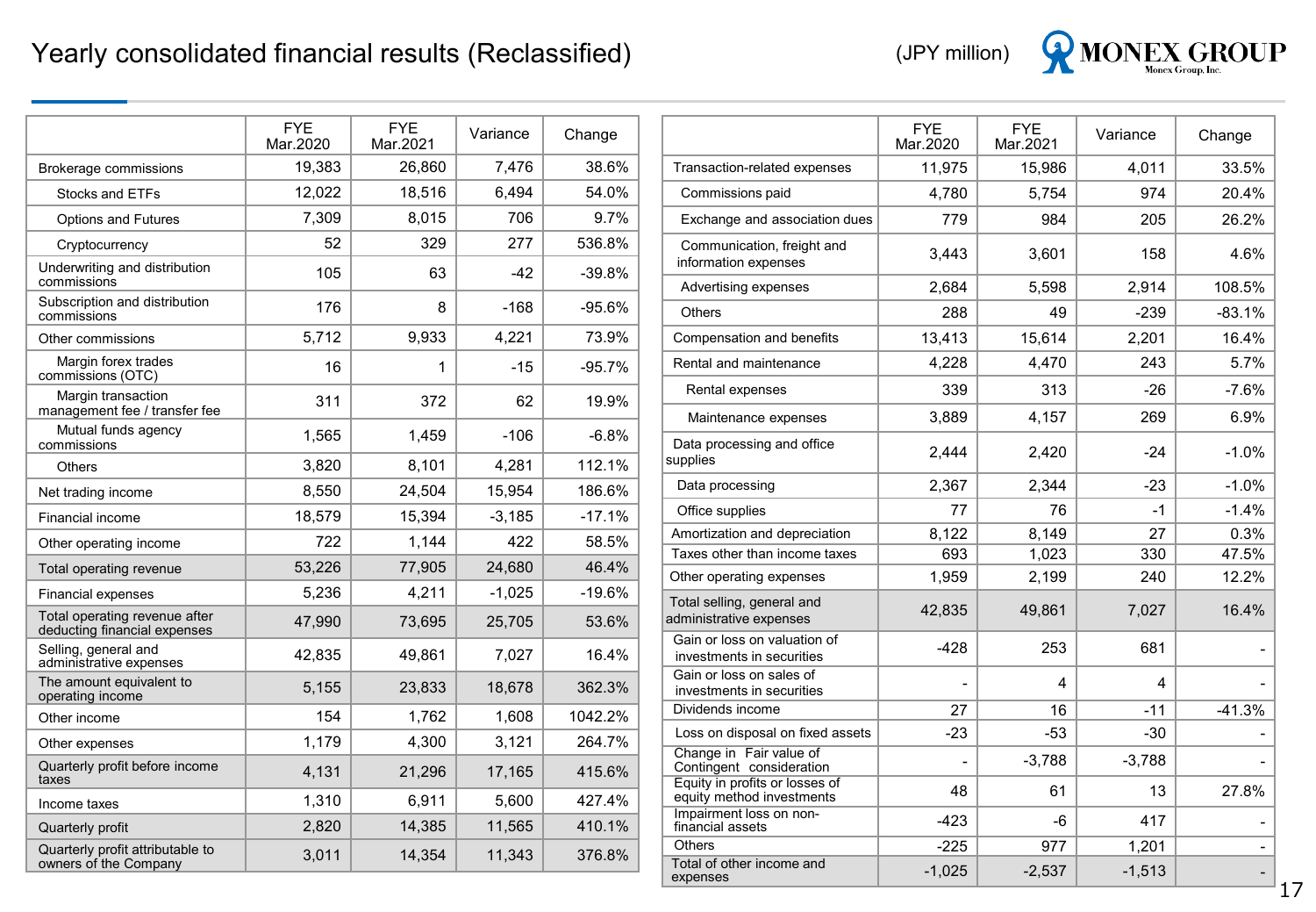#### Yearly financial results by segment (Reclassified) Japan Segment (JPY million)



|                                                               | <b>FYE</b><br>Mar.2020 | <b>FYE</b><br>Mar.2021 | Variance | Change   |
|---------------------------------------------------------------|------------------------|------------------------|----------|----------|
| Brokerage commissions                                         | 10,294                 | 15,293                 | 4,999    | 48.6%    |
| Stocks and ETFs                                               | 9,926                  | 14,963                 | 5,037    | 50.7%    |
| <b>Options and Futures</b>                                    | 368                    | 330                    | -38      | $-10.2%$ |
| Cryptocurrency                                                |                        |                        |          |          |
| Underwriting and distribution<br>commissions                  | 105                    | 63                     | $-42$    | $-39.8%$ |
| Subscription and distribution<br>commissions                  | 176                    | 8                      | $-168$   | $-95.6%$ |
| Other commissions                                             | 2,040                  | 2,447                  | 407      | 19.9%    |
| Margin forex trades<br>commissions (OTC)                      | 16                     | 1                      | $-15$    | $-95.7%$ |
| Margin transaction<br>management fee / transfer fee           | 311                    | 372                    | 62       | 19.9%    |
| Mutual funds agency<br>commissions                            | 1,565                  | 1,459                  | $-106$   | $-6.8%$  |
| Others                                                        | 148                    | 614                    | 466      | 314.6%   |
| Net trading income                                            | 5,030                  | 4,553                  | -478     | $-9.5%$  |
| Financial income                                              | 8,652                  | 8,469                  | $-183$   | $-2.1%$  |
| Other operating income                                        | 96                     | 130                    | 34       | 35.7%    |
| Total operating revenue                                       | 26,393                 | 30,962                 | 4,570    | 17.3%    |
| <b>Financial expenses</b>                                     | 2,050                  | 1,864                  | $-187$   | $-9.1%$  |
| Total operating revenue after<br>deducting financial expenses | 24,342                 | 29,099                 | 4,756    | 19.5%    |
| Selling, general and<br>administrative expenses               | 21,671                 | 24,136                 | 2.465    | 11.4%    |
| The amount equivalent to<br>operating income                  | 2,671                  | 4,962                  | 2,291    | 85.8%    |
| Other income                                                  | 469                    | 2,751                  | 2,282    | 487.0%   |
| Other expenses                                                | 889                    | 437                    | -452     | -50.8%   |
| Quarterly profit before income<br>taxes                       | 2,251                  | 7,276                  | 5,025    | 223.2%   |
| Income taxes                                                  | 872                    | 2,490                  | 1,618    | 185.7%   |
| Quarterly profit                                              | 1,379                  | 4,786                  | 3,406    | 247.0%   |

|                                                             | <b>FYE</b><br>Mar.2020 | <b>FYE</b><br>Mar.2021 | Variance | Change   |
|-------------------------------------------------------------|------------------------|------------------------|----------|----------|
| Transaction-related expenses                                | 5,106                  | 6,648                  | 1,542    | 30.2%    |
| Commissions paid                                            | 1,454                  | 2,553                  | 1,100    | 75.7%    |
| Exchange and association dues                               | 682                    | 841                    | 159      | 23.4%    |
| Communication, freight and<br>information expenses          | 1.744                  | 1,662                  | -83      | $-4.7%$  |
| Advertising expenses                                        | 1,115                  | 1,570                  | 456      | 40.9%    |
| <b>Others</b>                                               | 112                    | 22                     | -90      | $-80.5%$ |
| Compensation and benefits                                   | 4,511                  | 5,331                  | 819      | 18.2%    |
| Rental and maintenance                                      | 3,729                  | 3,604                  | -125     | $-3.4%$  |
| Rental expenses                                             | 191                    | 183                    | -7       | $-3.7%$  |
| Maintenance expenses                                        | 3,538                  | 3,420                  | $-118$   | $-3.3\%$ |
| Data processing and office<br>supplies                      | 1,978                  | 1,991                  | 13       | $0.7\%$  |
| Data processing                                             | 1,933                  | 1,949                  | 15       | $0.8\%$  |
| Office supplies                                             | 45                     | 43                     | -2       | $-5.1%$  |
| Amortization and depreciation                               | 5,009                  | 5,235                  | 226      | 4.5%     |
| Taxes other than income taxes                               | 593                    | 754                    | 162      | 27.3%    |
| Other operating expenses                                    | 745                    | 573                    | $-172$   | $-23.1%$ |
| Total selling, general and<br>administrative expenses       | 21,671                 | 24,136                 | 2,465    | 11.4%    |
| Gain or loss on valuation of<br>investments in securities   | -428                   | 253                    | 681      |          |
| Gain or loss on sales of<br>investments in securities       |                        | 4                      | 4        |          |
| Dividends income                                            | 27                     | 16                     | $-11$    | $-41.3%$ |
| Loss on disposal on fixed assets                            | $-22$                  | $-36$                  | $-14$    |          |
| Change in Fair value of<br>Contingent consideration         |                        |                        |          |          |
| Equity in profits or losses of<br>equity method investments |                        | -1                     | -1       |          |
| Impairment loss on non-<br>financial assets                 | $-207$                 |                        | 207      |          |
| <b>Others</b>                                               | 210                    | 2,077                  | 1,867    | 889.0%   |
| Total of other income and<br>expenses                       | $-420$                 | 2,313                  | 2,734    |          |
|                                                             |                        |                        |          |          |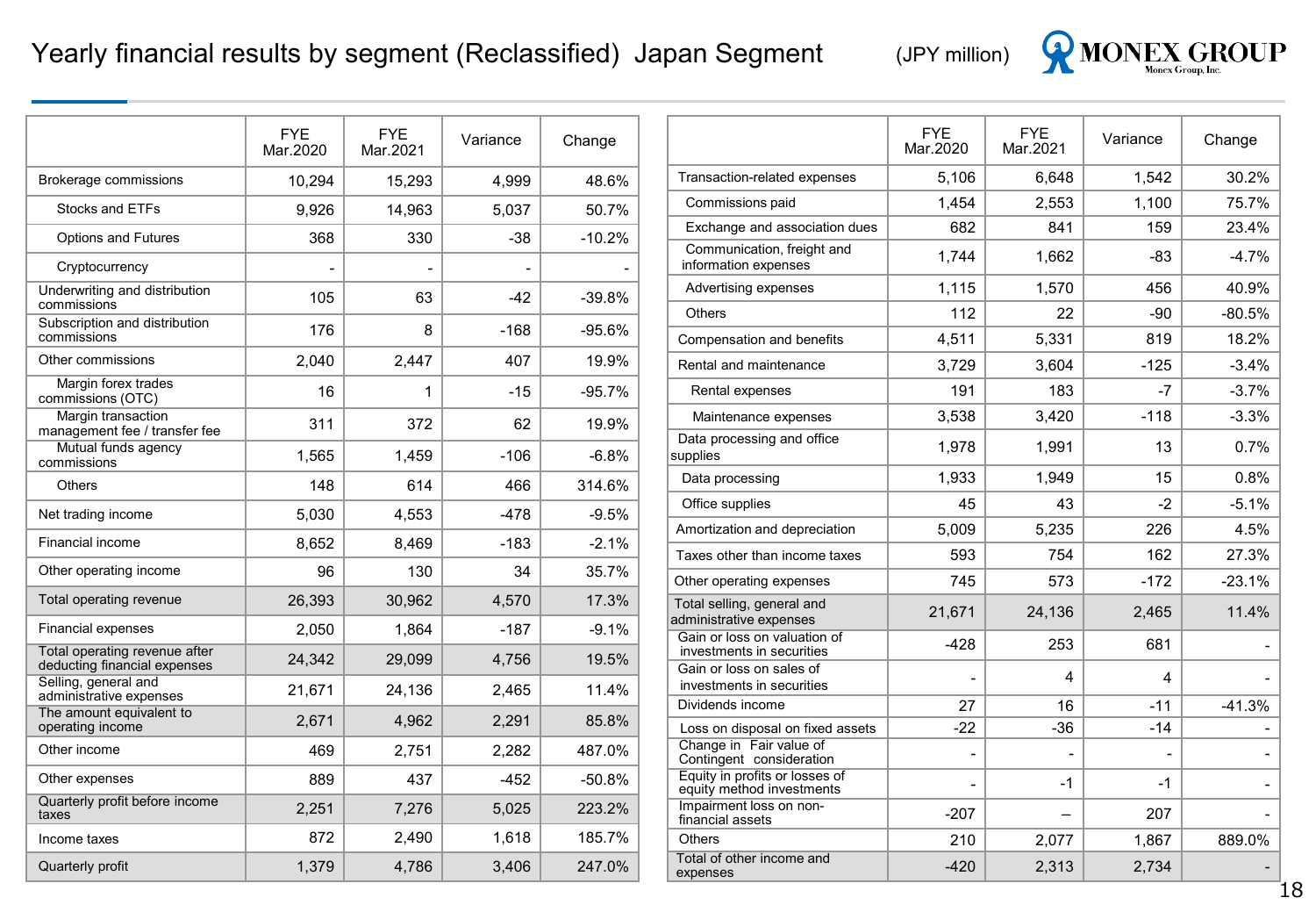### Yearly financial results by segment (Reclassified) US Segment (JPY million)



|                                                   | <b>FYE</b><br>Mar.2020 | <b>FYE</b><br>Mar.2021   | Variance       | Change    |                                                             | <b>FYE</b><br>Mar.2020   | <b>FYE</b><br>Mar.2021 | Variance       | Change                   |
|---------------------------------------------------|------------------------|--------------------------|----------------|-----------|-------------------------------------------------------------|--------------------------|------------------------|----------------|--------------------------|
| Brokerage commissions                             | 8.838                  | 11,322                   | 2.483          | 28.1%     | Transaction-related expenses                                | 6,098                    | 7,047                  | 949            | 15.6%                    |
| Stocks and ETFs                                   | 1,895                  | 3,349                    | 1,454          | 76.7%     | Commissions paid                                            | 3,386                    | 3.545                  | 160            | 4.7%                     |
| <b>Options and Futures</b>                        | 6,941                  | 7,685                    | 743            | 10.7%     | Exchange and association dues                               | 98                       | 143                    | 45             | 46.3%                    |
| Cryptocurrency                                    | $\overline{c}$         | 288                      | 286            | 12,796.2% | Communication, freight and<br>information expenses          | 1,267                    | 1,502                  | 235            | 18.5%                    |
| Underwriting & distribution com.                  |                        | $\overline{\phantom{a}}$ | $\blacksquare$ |           | Advertising expenses                                        | 1,200                    | 1,849                  | 649            | 54.1%                    |
| Subscription & distribution com.                  |                        |                          |                |           | Others                                                      | 147                      | $\overline{7}$         | $-140$         | $-95.2%$                 |
| Other commissions                                 | 3,431                  | 6.666                    | 3,235          | 94.3%     | Compensation and benefits                                   | 7,216                    | 7,662                  | 446            | 6.2%                     |
| Margin forex trades com. -<br><b>OTC</b>          |                        | $\overline{a}$           |                |           | Rental and maintenance                                      | 935                      | 1,145                  | 209            | 22.4%                    |
| Margin transaction                                |                        | $\overline{\phantom{0}}$ | $\blacksquare$ |           | Rental expenses                                             | 111                      | 116                    | 5              | 4.3%                     |
| management fee / transfer fee                     |                        | $\overline{\phantom{a}}$ |                |           | Maintenance expenses                                        | 824                      | 1,028                  | 204            | 24.8%                    |
| Mutual funds agency com.<br><b>Others</b>         | 3,431                  | 6,666                    | 3,235          | 94.3%     | Data processing and office<br>supplies                      | 30                       | 31                     | $\overline{1}$ | 2.9%                     |
| Net trading income                                |                        |                          |                |           | Data processing                                             |                          |                        |                |                          |
| Financial income                                  | 9,965                  | 6,309                    | $-3,655$       | $-36.7%$  | Office supplies                                             | 30                       | 31                     | $\overline{1}$ | 2.9%                     |
| Sales                                             | 412                    | 27                       | $-385$         | $-93.5%$  | Amortization and depreciation                               | 2,505                    | 2,429                  | $-76$          | $-3.0%$                  |
| Other operating income                            | 999                    | 1,051                    | 52             | 5.2%      | Taxes other than income taxes                               | 55                       | 41                     | $-14$          | $-25.0%$                 |
| Total operating revenue                           | 23,645                 | 25,375                   | 1,730          | 7.3%      | Other operating expenses                                    | 1,038                    | 1,417                  | 379            | 36.5%                    |
| <b>Financial expenses</b>                         | 3,396                  | 2,394                    | $-1,002$       | $-29.5%$  | Total selling, general and                                  |                          |                        |                | 10.6%                    |
| Cost of sales                                     | 363                    | 23                       | $-339$         | $-93.6%$  | administrative expenses<br>Gain or loss on valuation of     | 17,877                   | 19,771                 | 1,894          |                          |
| Total operating revenue after                     | 19,887                 | 22,958                   | 3,072          | 15.4%     | investments in securities                                   |                          |                        |                |                          |
| deducting financial expenses<br>and cost of sales |                        |                          |                |           | Gain or loss on sales of<br>investments in securities       |                          | $\blacksquare$         |                |                          |
| SG&A                                              | 17,877                 | 19,771                   | 1,894          | 10.6%     | Dividends income                                            | $\overline{\phantom{a}}$ |                        |                |                          |
| The amount equivalent to<br>operating income      | 2,010                  | 3,187                    | 1,177          | 58.6%     | Loss on disposal on fixed assets                            | -1                       | $-18$                  | $-16$          |                          |
| Other income                                      | 1                      | 37                       | 35             | 3,600.0%  | Change in Fair value of<br>Contingent consideration         | $\overline{\phantom{a}}$ | $\blacksquare$         |                |                          |
| Other expenses                                    | 247                    | 24                       | $-224$         | $-90.4%$  | Equity in profits or losses of<br>equity method investments |                          | $\qquad \qquad$        |                |                          |
| Quarterly profit before income<br>taxes           | 1,763                  | 3,200                    | 1,436          | 81.5%     | Impairment loss on non-<br>financial assets                 | $-216$                   | -6                     | 209            |                          |
| Income tax expense                                | 345                    | 676                      | 331            | 95.8%     | <b>Others</b>                                               | $-29$                    | 37                     | 66             | $\overline{\phantom{a}}$ |
| Quarterly profit                                  | 1,418                  | 2,523                    | 1,105          | 78.0%     | Total of other income and<br>expenses                       | $-246$                   | 13                     | 259            |                          |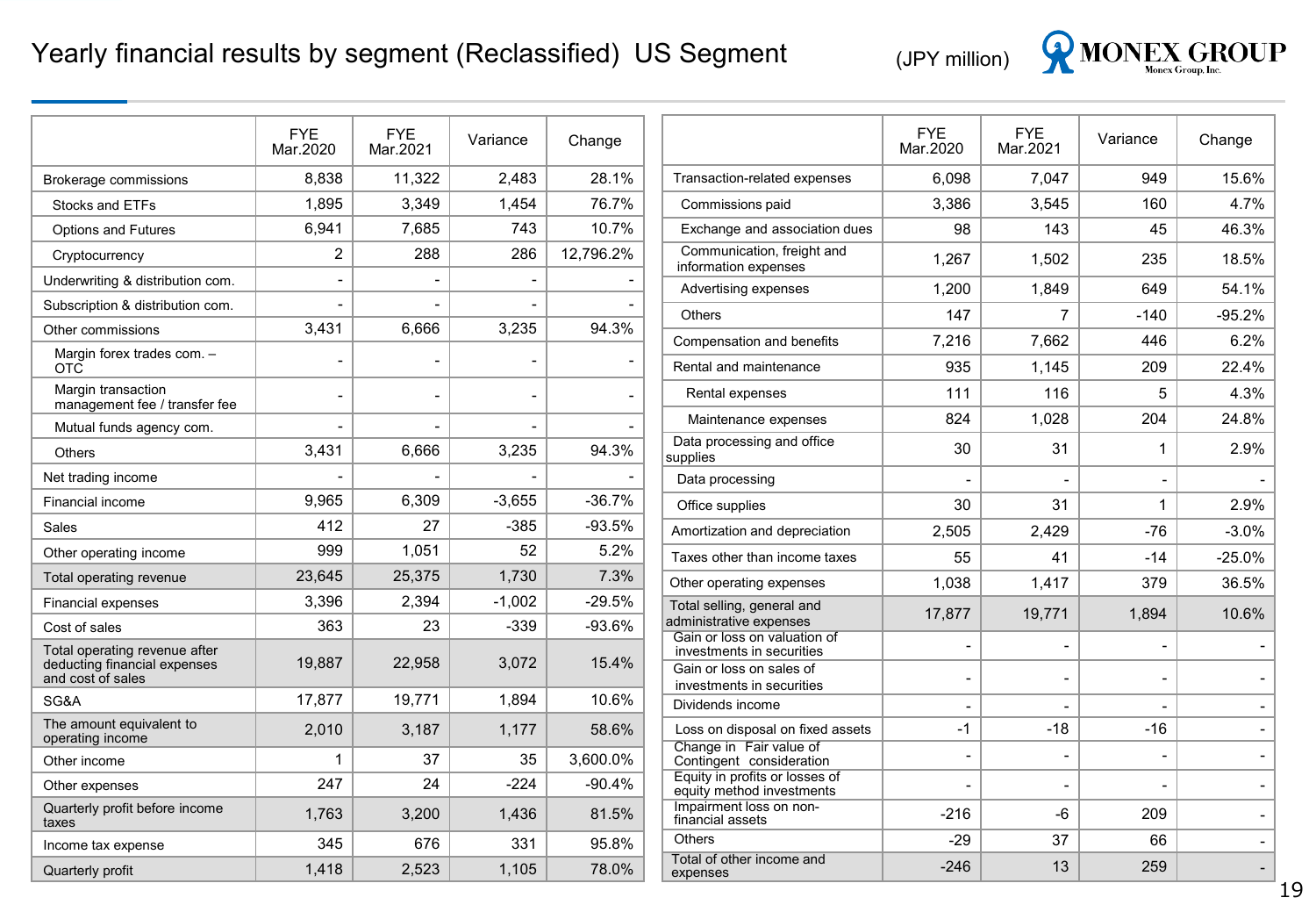#### Yearly financial results by segment (Reclassified) Crypto Asset Segment



|                                                               | <b>FYE</b><br>Mar.2020 | FYE<br>Mar.2021 | Variance | Change    |
|---------------------------------------------------------------|------------------------|-----------------|----------|-----------|
| Brokerage commissions                                         | 49                     | 40              | -9       | $-18.1%$  |
| <b>Stocks and ETFs</b>                                        |                        |                 |          |           |
| <b>Options and Futures</b>                                    |                        |                 |          |           |
| Cryptocurrency                                                | 49                     | 40              | -9       | $-18.1%$  |
| Underwriting and distribution<br>commissions                  |                        |                 |          |           |
| Subscription and distribution<br>commissions                  |                        |                 |          |           |
| Other commissions                                             | 238                    | 812             | 575      | 241.9%    |
| Margin forex trades<br>commissions (OTC)                      |                        |                 |          |           |
| Margin transaction<br>management fee / transfer fee           |                        |                 |          |           |
| Mutual funds agency<br>commissions                            |                        |                 |          |           |
| Others                                                        | 238                    | 812             | 575      | 241.9%    |
| Net trading income                                            | 3,528                  | 19,960          | 16,431   | 465.7%    |
| Financial income                                              |                        |                 |          |           |
| Other operating income                                        |                        | 14              | 14       |           |
| Total operating revenue                                       | 3,815                  | 20,826          | 17,011   | 445.9%    |
| <b>Financial expenses</b>                                     | 3                      | 5               | 2        | 65.3%     |
| Total operating revenue after<br>deducting financial expenses | 3,812                  | 20,822          | 17,010   | 446.2%    |
| Selling, general and<br>administrative expenses               | 3,502                  | 7,129           | 3,627    | 103.6%    |
| The amount equivalent to<br>operating income                  | 310                    | 13,693          | 13,383   | 4315.5%   |
| Other income                                                  | 11                     | 5               | -6       | $-53.1%$  |
| Other expenses                                                | 28                     | 3,831           | 3,802    | 13,375.7% |
| Quarterly profit before income<br>taxes                       | 293                    | 9,868           | 9,575    | 3,268.2%  |
| Income taxes                                                  | 69                     | 3,398           | 3,329    | 4,838.7%  |
| Quarterly profit                                              | 224                    | 6,469           | 6,245    | 2.786.1%  |

|                                                             | <b>FYE</b><br>Mar.2020 | <b>FYE</b><br>Mar.2021 | Variance | Change   |
|-------------------------------------------------------------|------------------------|------------------------|----------|----------|
| Transaction-related expenses                                | 781                    | 2.878                  | 2.097    | 268.5%   |
| Commissions paid                                            | 166                    | 485                    | 319      | 191.7%   |
| Exchange and association dues                               |                        |                        |          |          |
| Communication, freight and<br>information expenses          | 327                    | 322                    | -5       | $-1.5%$  |
| Advertising expenses                                        | 264                    | 2,055                  | 1,791    | 678.8%   |
| Others                                                      | 24                     | 15                     | -8       | $-35.5%$ |
| Compensation and benefits                                   | 1,287                  | 2,047                  | 760      | 59.1%    |
| Rental and maintenance                                      | 36                     | 3                      | $-33$    | $-92.7%$ |
| Rental expenses                                             | 36                     | 2                      | $-34$    | $-94.5%$ |
| Maintenance expenses                                        |                        | 1                      | 1        |          |
| Data processing and office<br>supplies                      | 379                    | 328                    | $-51$    | $-13.4%$ |
| Data processing                                             | 379                    | 328                    | $-51$    | $-13.4%$ |
| Office supplies                                             |                        |                        |          |          |
| Amortization and depreciation                               | 490                    | 368                    | $-122$   | $-24.9%$ |
| Taxes other than income taxes                               | 40                     | 222                    | 181      | 447.9%   |
| Other operating expenses                                    | 489                    | 1,284                  | 795      | 162.4%   |
| Total selling, general and<br>administrative expenses       | 3,502                  | 7,129                  | 3,627    | 103.6%   |
| Gain or loss on valuation of<br>investments in securities   |                        |                        |          |          |
| Gain or loss on sales of<br>investments in securities       | $\overline{a}$         | -                      |          |          |
| Dividends income                                            |                        |                        |          |          |
| Loss on disposal on fixed assets                            |                        |                        |          |          |
| Change in Fair value of<br>Contingent consideration         | $\overline{a}$         | $-3,788$               | $-3,788$ |          |
| Equity in profits or losses of<br>equity method investments | $\overline{a}$         |                        |          |          |
| Impairment loss on non-<br>financial assets                 |                        |                        |          |          |
| <b>Others</b>                                               | -17                    | -37                    | $-20$    |          |
| Total of other income and<br>expenses                       | $-17$                  | $-3,825$               | $-3,808$ |          |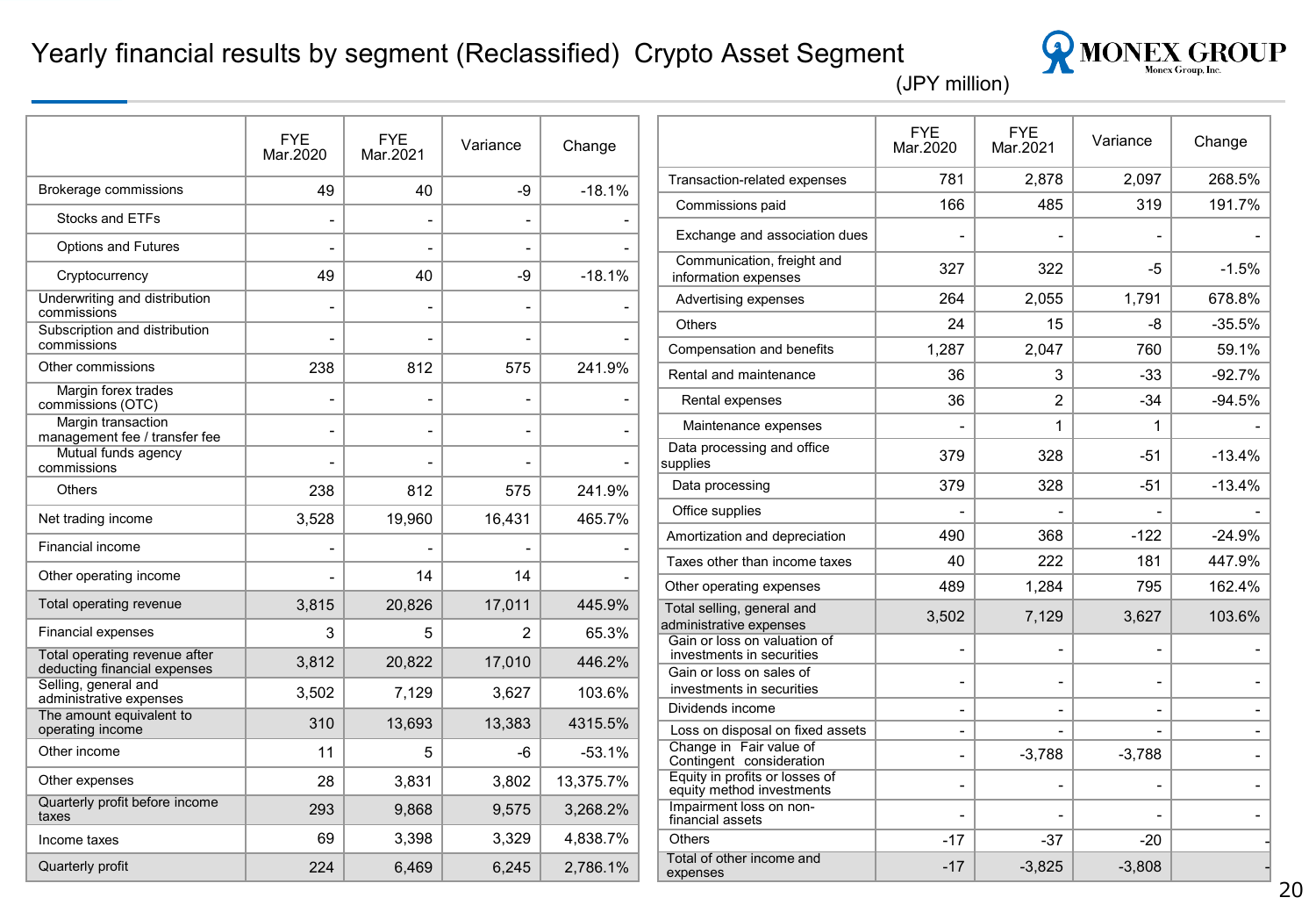#### Yearly financial results by segment (Reclassified) Asia-Pacific Segment



|                                                               | <b>FYE</b><br>Mar.2020 | <b>FYE</b><br>Mar.2021   | Variance                 | Change                   |                                                             | <b>FYE</b><br>Mar.2020   | <b>FYE</b><br>Mar.2021 | Variance                 | Change            |
|---------------------------------------------------------------|------------------------|--------------------------|--------------------------|--------------------------|-------------------------------------------------------------|--------------------------|------------------------|--------------------------|-------------------|
| Brokerage commissions                                         | 451                    | 1,071                    | 620                      | 137.4%                   | Transaction-related expenses                                | 272                      | 374                    | 102                      | 37.3%             |
|                                                               |                        |                          |                          |                          | Commissions paid                                            | 55                       | 125                    | 70                       | 127.6%            |
| Stocks and ETFs                                               | 451                    | 1,071                    | 620                      | 137.4%                   | Exchange and association dues                               |                          |                        |                          |                   |
| <b>Options and Futures</b>                                    |                        |                          |                          |                          | Communication, freight and                                  | 104                      | 114                    | 10                       | 9.7%              |
| Cryptocurrency                                                |                        | $\blacksquare$           | $\overline{\phantom{a}}$ |                          | information expenses                                        |                          |                        |                          |                   |
| Underwriting and distribution<br>commissions                  |                        | $\overline{\phantom{0}}$ | $\overline{\phantom{a}}$ | $\overline{\phantom{a}}$ | Advertising expenses<br><b>Others</b>                       | 111<br>3                 | 135<br>$\Omega$        | 24<br>$-2$               | 21.7%<br>$-94.4%$ |
| Subscription and distribution<br>commissions                  |                        |                          | $\overline{\phantom{a}}$ |                          | Compensation and benefits                                   | 400                      | 535                    | 135                      | 33.6%             |
| Other commissions                                             | 3                      | 8                        | 5                        | 188.5%                   | Rental and maintenance                                      | 18                       | 17                     | $-1$                     | $-4.0%$           |
| Margin forex trades                                           |                        |                          | $\overline{\phantom{0}}$ |                          | Rental expenses                                             | 13                       | 11                     | $-2$                     | $-12.5%$          |
| commissions (OTC)<br>Margin transaction                       |                        |                          |                          |                          | Maintenance expenses                                        | 5                        | 6                      | $\mathbf{1}$             | 17.7%             |
| management fee / transfer fee<br>Mutual funds agency          |                        |                          | $\overline{\phantom{a}}$ |                          | Data processing and office                                  | 51                       | 58                     | $\overline{7}$           | 14.2%             |
| commissions                                                   |                        |                          |                          |                          | supplies<br>Data processing                                 |                          |                        |                          | 14.1%             |
| <b>Others</b>                                                 | 3                      | 8                        | 5                        | 188.5%                   |                                                             | 49                       | 56                     | 7                        |                   |
| Net trading income                                            | $\mathbf{0}$           | -0                       | -0                       |                          | Office supplies                                             | $\overline{2}$           | $\overline{2}$         | 0                        | 16.1%             |
| Financial income                                              | 280                    | 166                      | $-114$                   | $-40.7%$                 | Amortization and depreciation                               | 119                      | 117                    | -2                       | $-1.8%$           |
| Other operating income                                        | 153                    | 368                      | 216                      | 141.1%                   | Taxes other than income taxes                               |                          |                        |                          |                   |
|                                                               |                        |                          |                          |                          | Other operating expenses                                    | 37                       | 44                     | 7                        | 18.4%             |
| Total operating revenue                                       | 887                    | 1,613                    | 727                      | 82.0%                    | Total selling, general and<br>administrative expenses       | 898                      | 1,145                  | 247                      | 27.6%             |
| Financial expenses                                            | 252                    | 9                        | $-243$                   | $-96.4%$                 | Gain or loss on valuation of<br>investments in securities   | $\overline{\phantom{0}}$ |                        |                          |                   |
| Total operating revenue after<br>deducting financial expenses | 634                    | 1,604                    | 970                      | 153.0%                   | Gain or loss on sales of                                    | $\blacksquare$           |                        |                          |                   |
| Selling, general and<br>administrative expenses               | 898                    | 1,145                    | 247                      | 27.6%                    | investments in securities<br>Dividends income               |                          |                        |                          |                   |
| The amount equivalent to<br>operating income                  | $-263$                 | 459                      | 723                      | —                        | Loss on disposal on fixed assets                            | $\overline{\phantom{a}}$ | -0                     | -0                       |                   |
| Other income                                                  | 48                     | 62                       | 14                       | 29.6%                    | Change in Fair value of<br>Contingent consideration         | $\overline{\phantom{0}}$ |                        | $\overline{\phantom{a}}$ |                   |
| Other expenses                                                | 15                     | 3                        | $-12$                    | $-82.7%$                 | Equity in profits or losses of<br>equity method investments | 48                       | 62                     | 14                       | 29.6%             |
| Quarterly profit before income<br>taxes                       | $-230$                 | 519                      | 749                      |                          | Impairment loss on non-<br>financial assets                 |                          |                        |                          |                   |
| Income taxes                                                  | $-22$                  | 101                      | 124                      |                          | Others                                                      | $-15$                    | $-2$                   | 12                       |                   |
| Quarterly profit                                              | $-208$                 | 417                      | 625                      |                          | Other financial income and<br>expenses                      | 33                       | 59                     | 26                       | 78.8%             |
|                                                               |                        |                          |                          |                          |                                                             |                          |                        |                          |                   |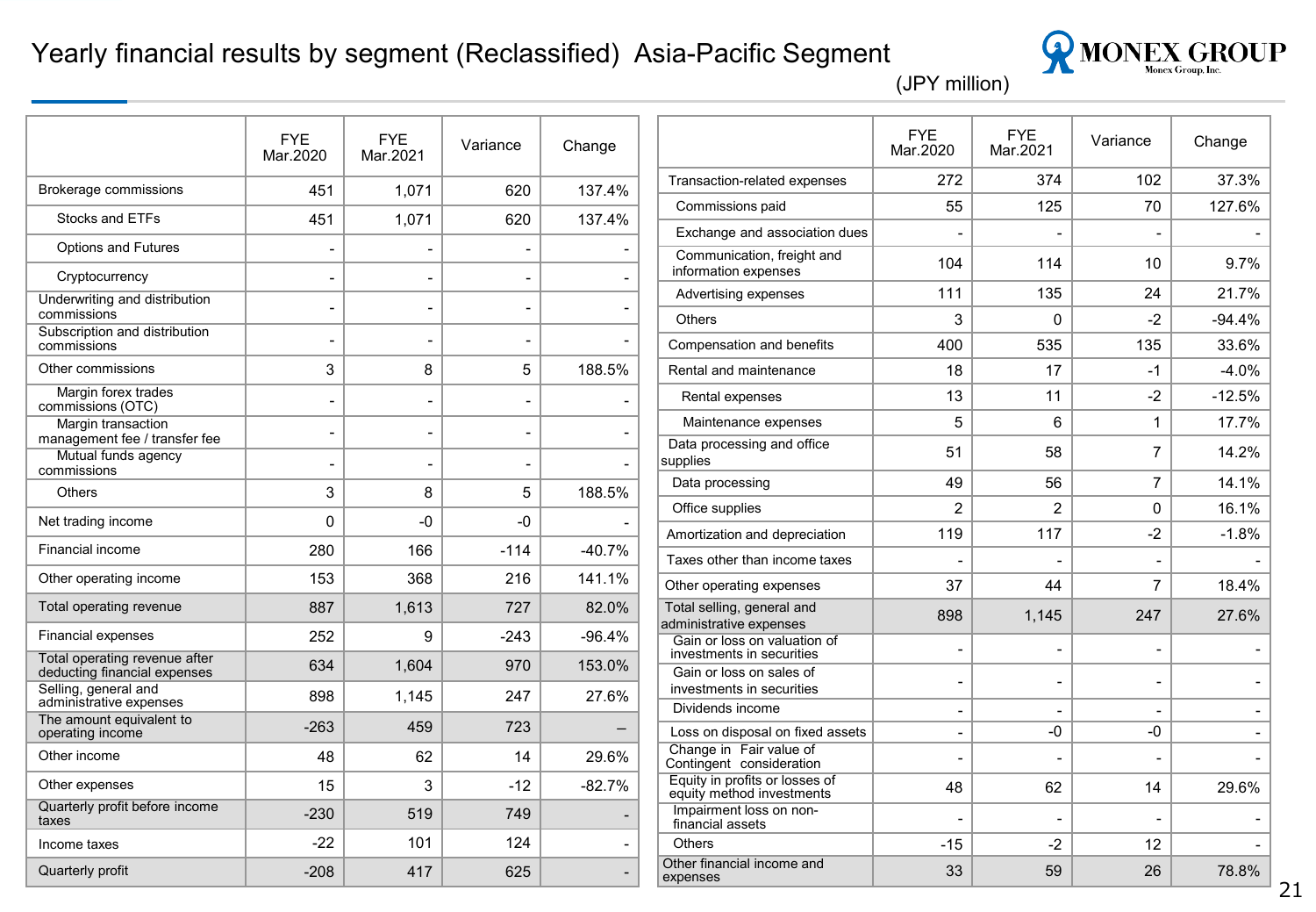#### Yearly financial results by segment (Reclassified) Investment Segment



|                                                               | <b>FYE</b><br>Mar.2020   | <b>FYE</b><br>Mar.2021   | Variance                 | Change     |                                                             | <b>FYE</b><br>Mar.2020   | <b>FYE</b><br>Mar.2021   | Variance | Change   |
|---------------------------------------------------------------|--------------------------|--------------------------|--------------------------|------------|-------------------------------------------------------------|--------------------------|--------------------------|----------|----------|
|                                                               |                          |                          |                          |            | Transaction-related expenses                                | 10                       | 8                        | $-2$     | $-23.0%$ |
| Brokerage commissions                                         | $\overline{\phantom{a}}$ | $\overline{\phantom{a}}$ | $\overline{\phantom{a}}$ |            | Commissions paid                                            | 2                        | $\overline{2}$           | 0        | 3.9%     |
| Stocks and ETFs                                               |                          |                          |                          |            | Exchange and association dues                               |                          |                          |          |          |
| <b>Options and Futures</b>                                    |                          |                          |                          |            | Communication, freight and<br>information expenses          | $\Omega$                 | $\Omega$                 | 0        | 9,606.9% |
| Cryptocurrency                                                |                          |                          |                          |            | Advertising expenses                                        | 4                        | $\mathbf 0$              | -3       | $-87.0%$ |
| Underwriting and distribution<br>commissions                  |                          | $\overline{\phantom{a}}$ | $\overline{a}$           |            | <b>Others</b>                                               | 4                        | 4                        | 1        | 13.9%    |
| Subscription and distribution<br>commissions                  |                          | $\overline{\phantom{a}}$ |                          |            | Compensation and benefits                                   | 28                       | 40                       | 11       | 40.0%    |
| Other commissions                                             |                          |                          |                          |            | Rental and maintenance                                      |                          |                          |          |          |
| Margin forex trades                                           |                          |                          |                          |            | Rental expenses                                             |                          |                          |          |          |
| commissions (OTC)<br>Margin transaction                       |                          |                          |                          |            | Maintenance expenses                                        | $\overline{a}$           |                          |          |          |
| management fee / transfer fee<br>Mutual funds agency          |                          |                          | $\overline{\phantom{0}}$ |            | Data processing and office<br>supplies                      | 6                        | 12                       | 6        | 92.2%    |
| commissions                                                   |                          | $\overline{\phantom{a}}$ |                          |            | Data processing                                             | 6                        | 12                       | 6        | 92.4%    |
| Others                                                        |                          | $\overline{\phantom{a}}$ | $\overline{\phantom{0}}$ |            | Office supplies                                             | 0                        | $\mathbf 0$              | 0        | 73.7%    |
| Net trading income                                            |                          |                          |                          |            | Amortization and depreciation                               | $\overline{\phantom{0}}$ |                          |          |          |
| Financial income                                              | 148                      | 672                      | 524                      | 353.9%     | Taxes other than income taxes                               | 6                        | 6                        | 0        | 8.5%     |
| Other operating income                                        |                          |                          |                          |            | Other operating expenses                                    | 4                        | 6                        | 2        | 47.2%    |
| Total operating revenue                                       | 148                      | 672                      | 524                      | 353.9%     | Total selling, general and<br>administrative expenses       | 54                       | 71                       | 17       | 31.9%    |
| <b>Financial expenses</b>                                     |                          | 163                      | 163                      |            | Gain or loss on valuation of<br>investments in securities   |                          |                          |          |          |
| Total operating revenue after<br>deducting financial expenses | 148                      | 509                      | 361                      | 243.8%     | Gain or loss on sales of                                    |                          |                          |          |          |
| Selling, general and<br>administrative expenses               | 54                       | 71                       | 17                       | 31.9%      | investments in securities<br>Dividends income               | $\blacksquare$           | $\blacksquare$           |          |          |
| The amount equivalent to<br>operating income                  | 94                       | 438                      | 344                      | 365.4%     | Loss on disposal on fixed assets                            |                          |                          |          |          |
| Other income                                                  | 0                        | 9                        | 9                        | 202,973.7% | Change in Fair value of<br>Contingent consideration         |                          | $\overline{a}$           |          |          |
| Other expenses                                                | 0                        | 9                        | 8                        | 2,923.5%   | Equity in profits or losses of<br>equity method investments | $\overline{a}$           | $\overline{\phantom{0}}$ |          |          |
| Quarterly profit before income<br>taxes                       | 94                       | 438                      | 344                      | 366.7%     | Impairment loss on non-<br>financial assets                 |                          |                          |          |          |
| Income taxes                                                  | 47                       | 244                      | 198                      | 422.5%     | <b>Others</b>                                               | -0                       | -0                       | 0        |          |
| Quarterly profit                                              | 47                       | 193                      | 146                      | 311.1%     | Total of other income and<br>expenses                       | -0                       | $-0$                     | $\Omega$ |          |